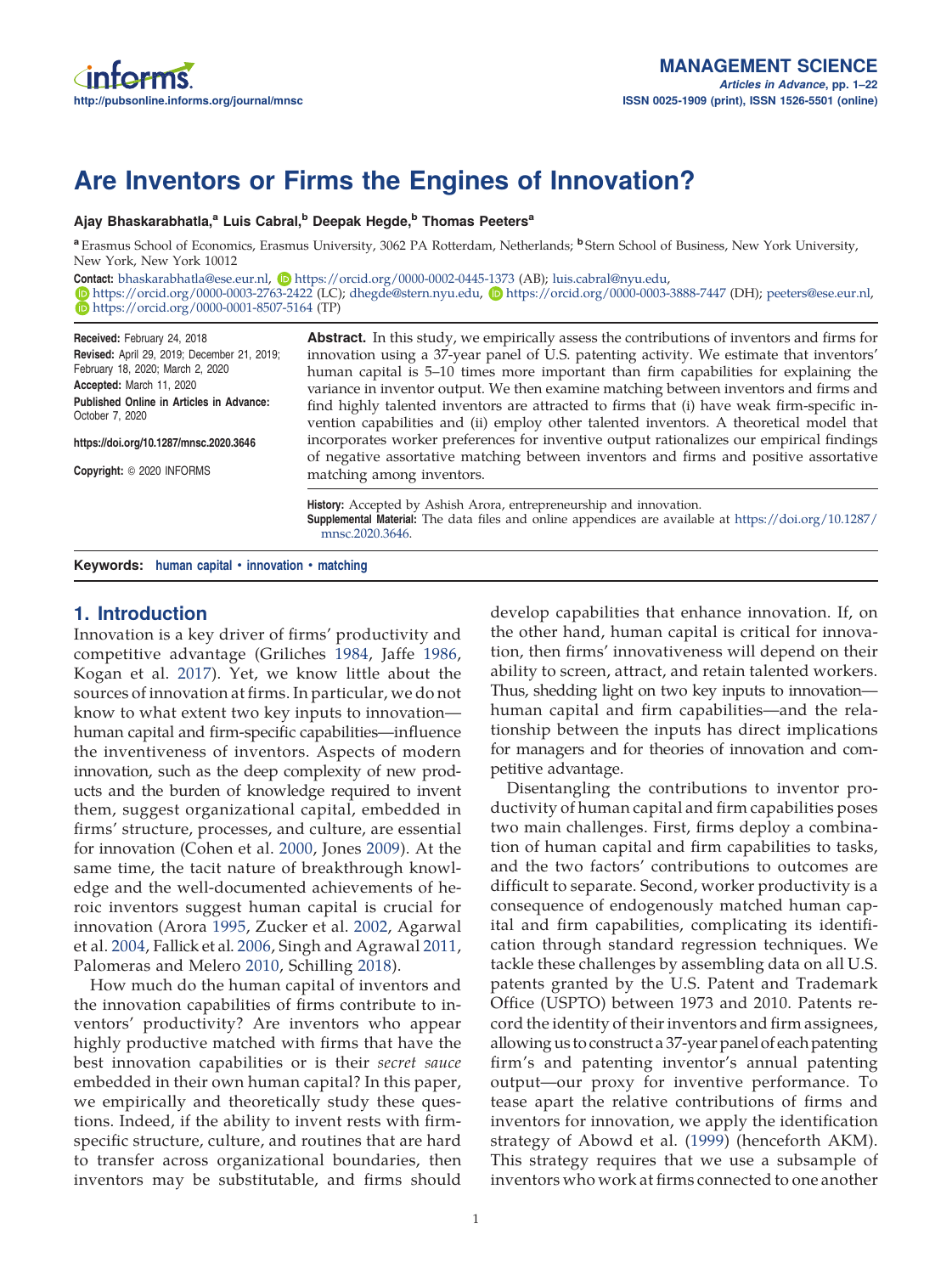by moving inventors. After merging in the Compustat data and excluding continuation patents, we retain about 709,000 inventors at 2,500 U.S. publicly listed firms, with detailed information on time-varying firm characteristics that influence inventor performance from 1976 to 2010. We leverage this AKM sample to tease apart the contributions of inventors and firms to innovation and thus address the first empirical challenge described above. Unlike a traditional fixed effects approach (Bertrand and Schoar 2003), which can only estimate worker fixed effects for workers who move (only about 26% in our sample), the AKM approach allows us to estimate employer and employee effects even for the nonmoving inventors. Conceptually, we first pin down the fixed effects of moving inventors and firms connected by these movers and then use this information to identify the fixed effects of nonmovers.

Applying the AKM method to our sample reveals inventor-specific fixed effects explain 18%–37% of the observed variance in inventors' patenting performance. In contrast, only 2%–7% of the overall variance in inventor productivity is explained by firm fixed effects. The observed firm-level variables, such as age, size, patent stock, and research and development (R&D) intensity, explain another 1%–8% of the overall variance. These results suggest inventor-specific human capital explains much of the variance in inventor output, which echoes the relative importance of workers documented in prior literature using the AKM method and its extensions to estimate wage equations (Abowd et al. 1999, Andrews et al. 2008, Gruetter and Lalive 2009, Bonhomme et al. 2019). Firm-specific innovation capabilities add to the innovation performance of inventors, but their contribution pales in comparison with that of the human capital of inventors.

The AKM method extracts the time-invariant effects of employer and employee capabilities on worker output (see Iranzo et al. 2008, Graham et al. 2012, Card et al. 2013, Ewens and Rhodes-Kropf 2015, and Peeters et al. 2020 for applications of the approach to other contexts). A drawback of this approach is that it estimates worker and firm capabilities using worker performance over the entire sample period, making it difficult to study matching between employers and employees as a function of their capabilities (Bonhomme et al. 2019). We address this challenge by implementing a *rolling window* strategy for AKM estimations (as in Card et al. 2013). That is, we estimate standard AKM fixed effects for inventors and firms in progressive time windows, allowing the estimates to vary across the windows. For example, we first limit the AKM estimation sample to a 10-year window from 1978 (the first year of our estimation sample after including lagged explanatory variables

for periods *t* − 2 and *t* − 1) through 1987 and estimate the firm and inventor effects based on movements within this window. These estimates are not contaminated by changes to inventors and firms after 1987, and we use them to examine how the fixed effects predict movements in 1988. Next, we draw a new subsample of 10 years—by rolling the window one year—from 1979 through 1988 and estimate AKM firm and inventor effects based on moves within this new window. These estimates are used to examine how the fixed effects predict movements in 1989 and so on. Conditional on the inventor moving, we find a negative correlation between inventor human capital and the innovation capability of her destination firm but a positive correlation with the average human capital of the inventor's coworkers at the destination firm. These patterns hold in the larger sample (including movers and nonmovers): high human capital inventors appear more likely to be placed at firms with low innovation capabilities but other high human capital workers.

This finding of negative assortative matching between worker and firm innovation capabilities is difficult to square with traditional models that suggest positive assortative matching between workers and firms (Becker 1973). One possible explanation is that our estimates have a downward bias, either caused by the presence of match quality and endogenous inventor mobility or as the result of limited mobility among moving inventors in the connected worker-firm network (Andrews et al. 2008). We implement a battery of empirical checks to examine the implications of endogenous mobility or limited mobility bias (Lazear et al. 2015, Abowd et al. 2019, Jochmans and Weidner 2019). We find that these potential downward biases are unlikely to explain the negative assortative matching between inventors and firms we uncover.

An alternative explanation for our results is that the standard assumption of supermodular match payoff functions fails to apply in the present case. To explore this possibility, we develop a formal model in which the logarithm of innovation rate is additive in firm and inventor type. This functional form would suggest positive assortative matching between innovators and firms, as the innovation rate is a supermodular function of firm and inventor type.<sup>1</sup> However, a critical assumption of our model is that inventors care about wages and the immediate outcome of their efforts, namely innovation output. Inventors may have intrinsic preferences over innovation output (e.g., publications or patents as in Stern 2004) or value outputs as a signal of their productivity to labor markets (Kline et al. 2019, Melero et al. 2020). Moreover, we assume that inventors' marginal utility of innovation output is diminishing: an additional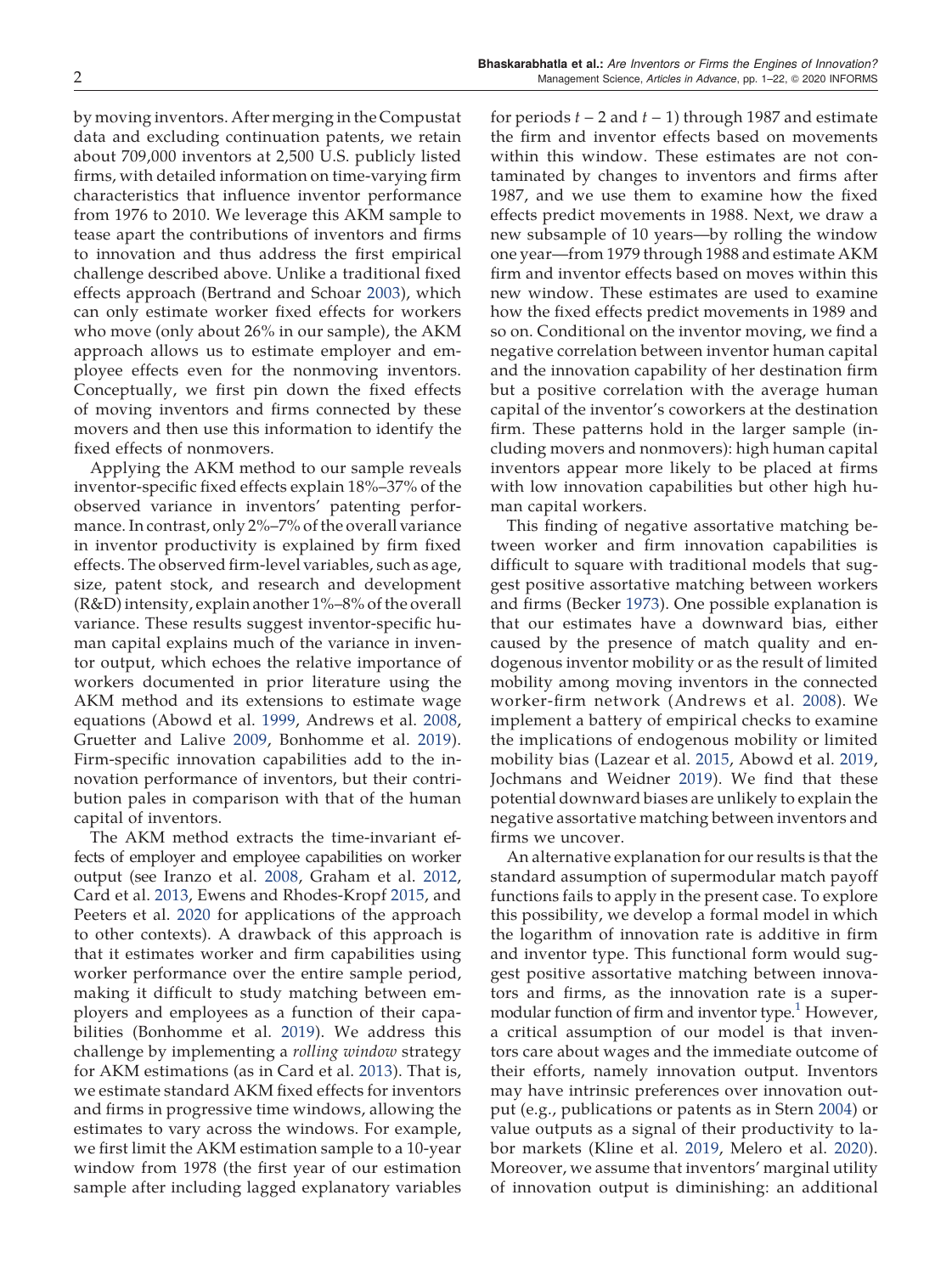patent matters more for an inventor with fewer patents than for an inventor with more patents under her belt. Specifically, we assume that the marginal utility of innovation declines at a higher rate than a logarithmic function. We also assume that the firms' profit function is additive in the log of innovation output and wages paid to inventors.

We show that the equilibrium of the matching game (i.e., the core of the game) features negative assortative matching between firms and inventors. This results from the fact that the innovator-firm match function is submodular (even though the innovation function itself is supermodular). In other words, our theoretical result implies that low human capital inventors match with high innovation capability firms. The idea is that the innovation boost provided by firms with high innovation capabilities is particularly valuable for low human capital inventors, who are willing to accept lower wages for the *amenity* of higher innovation rates. By contrast, high human capital inventors cluster at firms with low innovation capabilities. Intuitively, these inventors have less to gain from their employer's innovation capabilities, placing a relatively greater weight on their financial compensation.<sup>2</sup> In terms of the matching literature, the critical step leading to our result is the assumption that workers care about financial compensation and their innovative output and that the marginal utility of innovative output is decreasing. Together, this implies that the firm-inventor matching function is effectively submodular, which in turn leads to negative assortative matching.

Our study makes several contributions to the study and practice of innovation and strategic management. First, research that investigates how firm characteristics, such as incentive schemes or organizational culture, affect innovation, and performance suggests that most variance in performance remains unexplained even after accounting for the effects of firms' characteristics such as industry, business segment, and corporate structure (Nelson and Winter 1982; Rumelt 1984;Wernerfelt 1984; Barney 1986; McGahan and Porter 1997, 2002; Bloom et al. 2013; Martinez et al. 2015). Our results suggest that differences in the human capital embedded in firms accounts for a substantial portion of the unexplained variance, at least in innovation performance. We thus complement the growing body of research on worker characteristics and human resource management by providing one of the first assessments of the relative importance of human capital for innovation at organizations (Hatch and Dyer 2004, Huckman and Pisano 2006, Groysberg et al. 2008, Jones 2009, Lazear 2009, Campbell et al. 2012, Mayer et al. 2012). Indeed, our results call for increased attention of management scholars and managers, focused as yet on firm-level process and routines, toward shifting the focus of analysis to individual workers and human capital (Zucker et al. 2002, Agarwal et al. 2004, Wuchty et al. 2007, Azoulay et al. 2010, Groysberg 2010, Singh and Fleming 2010, Mollick 2012, Agarwal and Ohyama 2013).

Second, we extend important research that considers how workers and firms match to the context of innovation. Consistent with recent studies of routine workers that record departures from the standard positive assortative matching framework (Becker 1973), we provide evidence for negative assortative matching between firm-specific innovation capabilities and human capital (see also Lindenlaub 2017, Eeckhout 2018, Eeckhout and Kircher 2018). We document positive assortative matching among workers—highly talented workers prefer to work at firms with other highly talented workers. Our theoretical framework proposes that these nuanced sorting patterns can arise from the distinct preferences of inventors for innovation output, which they tradeoff against preference for wages (Stern 2004). Our theoretical model thus provides a unique explanation—one rooted in the unique preferences of inventors—to understand how innovative workers choose their employers.

Finally, our empirical and theoretical results suggest that inventor human capital and firm-level innovative capability are strategic substitutes, whereas inventor and coworker human capital are strategic complements. Somewhat counterintuitively then, firms with superior innovation capabilities can profit more by hiring low-type inventors at lower wages than expensive high-type inventors. Nevertheless, our empirical analysis uncovers that much of the variation in inventor output in the data are explained by human capital rather than firm-specific capabilities, suggesting strategies based on strong firm-specific capabilities are rather rare.

# 2. Data Description 2.1. Sample Construction

We start with the population of U.S. patents granted during the years 1973–2010, obtained from the USPTO. Limiting the last patent grant year to 2010 allows us at least five years to observe forward citations, our measure of innovation impact, to the latest patents without truncation.We disambiguate inventor names recorded by the USPTO using the procedure outlined in Li et al. (2014) and standardize assignee names using the procedure in Hall et al. (2001). Treating unproductive years of inventors as missing can lead to an overestimation of the contribution of inventors relative to firms. To address this, we include inventorfirm-year observations for unproductive years between an inventor's first and last patenting year in our sample and assign zero patents for them. To further improve the accuracy of inventor moves,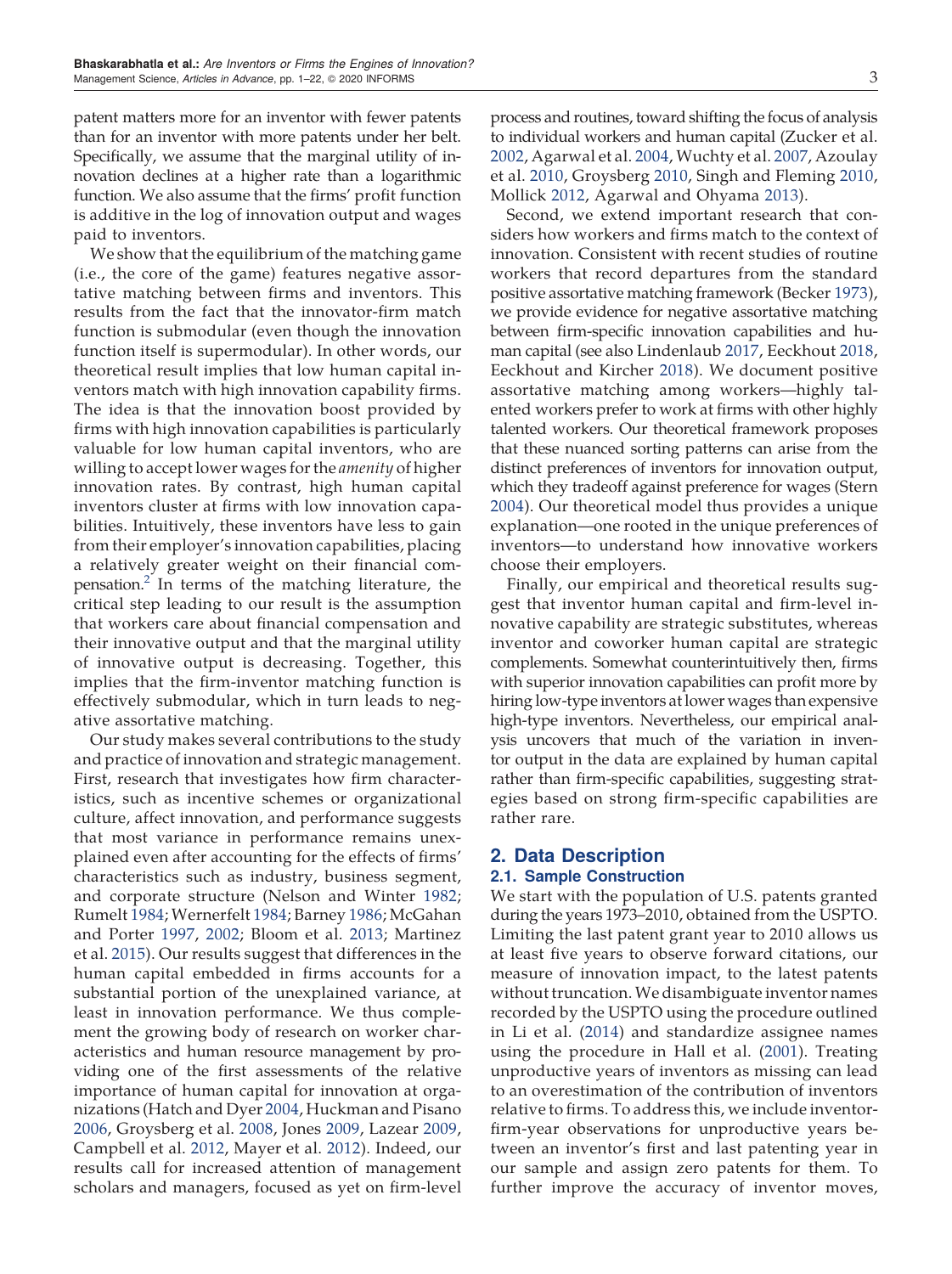following Ge et al. (2016), we link data on employment histories obtained from LinkedIn with inventor histories from the USPTO data (see Online Appendix B). The procedure improves the timing of moves for about 23,000 inventors. Approximately 20% of the successfully granted patent applications during 1973–2010 emerge from continuations of previous applications. We exclude these continuation patents from our sample, as they may be similar to their previously granted parent and may overstate innovation productivity.

Among unique assignees of patents in this USPTO sample, 45% are U.S. firms and 45% are foreign. The remaining are individual inventors and other assignee types (universities, nonprofits, and government institutions). To incorporate firm characteristics, we match the USPTO sample to Compustat data on publicly listed U.S. firms using the procedure described in Bessen (2009). The matching procedure is based on patent grants from 1976 and accounts for changes in patent ownership because of mergers, acquisitions, and spinoffs as of 2006, which we extend to 2010. This yields a sample of active inventors over 1976–2010, for whom we have information on their firm's Compustat variables, including firm age, R&D expenditures, capital intensity, sales, changes in operating income, and the number of employees. However, we lose the first two years of observations because we use the moving average of the values from *t* − 2 to *t* for R&D intensity, capital intensity, sales, operating income change, and patent stocks.

From this sample, we construct the baseline AKM estimation sample by identifying firms connected through mobile inventors. The subsample of the largest connected network has not only mobile inventors but also inventors who do not change firms in the network. This encompasses more than 99% of all inventor-firmyear observations formed by inventors with at least one patent-year observation assigned to a Compustat firm.<sup>3</sup> As Table 1 shows, the baseline AKM sample has information on 708,547 unique inventors working at 2,511 firms, resulting in more than 2.5 million inventorfirm-year observations. In robustness analyses, we restrict the sample to include inventors with careers of at least 6 or 10 years in this sample, because these restrictions may improve the reliability of the estimated inventor fixed effects. Table 1 summarizes these samples as well.

#### 2.2. Sample Selection

In an ideal world, we would apply our identification strategies to a sample that includes data on all inventors and their full employment and invention histories. Instead, we are forced to work with a second-best: U.S. patenting records of inventors and their employment histories inferred from the records, potentially updated using LinkedIn data. The AKM sample restricts U.S. patentees to those working at Compustat firms, and the requirement that inventors belong to firms connected through the inventor movement further narrows the sample.

We examine potential selection biases induced by our sample construction procedure by comparing the AKM sample to the overall USPTO sample with all inventors active in our sample period. The USPTO sample is comprehensive but precludes including observable firm characteristics drawn from Compustat. Consequently, the AKM sample has no inventors that are unconnected to firms, whereas unconnected inventors make up 13% of the USPTO inventors. Given Compustat includes some of the largest firms with thousands of employees, one can also expect AKM firms to have a larger number of movers. Indeed, 94% of the 2,511 AKM firms have at least two movers, whereas only 45% of the 248,198 overall USPTO firms (which includes AKM firms) have two or more movers. Nevertheless, the AKM sample has a higher fraction of inventors who have never moved firms (about 91% of all inventors vs. 83% in USPTO), likely because Compustat firms have a longer lifespan. A considerable number of inventors moved once in both samples (6% and 11% in AKM and USPTO, respectively) but moving twice or more is rare in the AKM sample (3% of inventors). Online Appendix A, Table A1, tabulates the corresponding descriptive statistics.

#### 2.3. Variable Description

Table 2 describes the variables we use to measure innovation performance, inventor characteristics, and firm characteristics. For each inventor*i* at firm *j* in year *t*, we measure the total number of patents weighted by forward citations excluding self-citations over the first five years after patent publication. We correct for teamwork by dividing the measure by the number of coinventors on each patent. To measure extreme innovation outcomes such as breakthroughs, we construct two additional measures. Following Singh and Fleming (2010), the first measure counts patents in the fifth percentile of citations for a given cohort of patents by grant year for an inventor, known as breakthroughs. The second is the log of the number of patents produced, which fail to obtain a single citation, referred to as useless inventions.

The AKM samples include an array of variables that control for correlates of inventors' performance (Table 2). Following prior literature (Hall and Ziedonis 2001), we control for firm age, the existence of R&D expenditures, R&D intensity, capital intensity, sales, changes in operating income, and the number of employees. We also control for the effects of firms' knowledge stocks on inventor output with a measure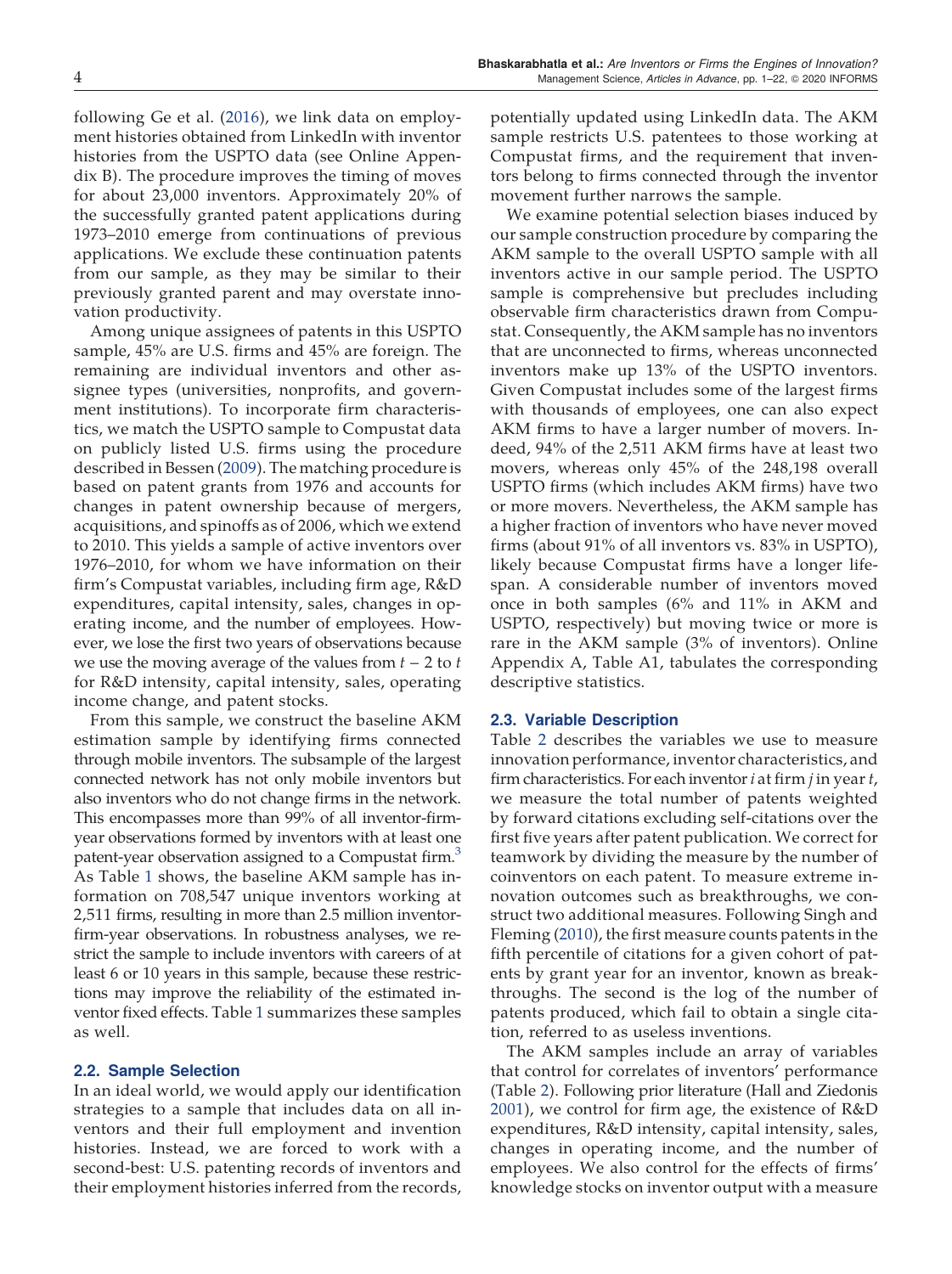| Column                                    | 1          | $\overline{2}$  | 3                  |
|-------------------------------------------|------------|-----------------|--------------------|
| AKM estimation subsamples                 | Full       | 6+ observations | $10+$ observations |
| Inventor-firm-year observations           | 2,566,626  | 1,675,784       | 1,174,268          |
| Unique inventors                          | 708,560    | 146,391         | 76,862             |
| Unique firms                              | 2,511      | 2,273           | 2,000              |
| Mean number of inventors per firm         | 282.4      | 64.4            | 38.5               |
| Mean and standard deviation AKM variables | Full       | 6+ observations | $10+$ observations |
| Citation Weighted Patents                 | 3.22       | 3.33            | 3.19               |
|                                           | (75.1)     | (88.1)          | (65.5)             |
| Experience                                | 5.81       | 7.96            | 9.44               |
|                                           | (5.67)     | (5.92)          | (6.29)             |
| Firm Age                                  | 17.7       | 17.9            | 17.8               |
|                                           | (8.80)     | (8.37)          | (8.04)             |
| Dummy R&D                                 | 0.98       | 0.98            | 0.98               |
|                                           | (0.13)     | (0.13)          | (0.14)             |
| $R\&D$ Intensity $(\%)$                   | 0.37       | 0.23            | 0.26               |
|                                           | (61.5)     | (45.3)          | (53.5)             |
| Capital Intensity (%)                     | 0.55       | 0.43            | 0.47               |
|                                           | (55.0)     | (40.0)          | (47.6)             |
| Firm Sales (m\$)                          | 42.1       | 43.6            | 44.4               |
|                                           | (45.1)     | (44.9)          | (44.8)             |
| Operating Income Change (%)               | 0.52       | 0.47            | 0.39               |
|                                           | (5.33)     | (4.97)          | (4.39)             |
| Employees                                 | 119.1      | 126.3           | 123.7              |
|                                           | (121.1)    | (119.0)         | (119.8)            |
| Patent Stock                              | 4,985.1    | 5,081.9         | 4,921.9            |
|                                           | (7, 494.2) | (7, 424.5)      | (7, 141.2)         |

Table 1. Sample Description and Summary Statistics

*Notes.* The top panel of the table describes the observations in the datasets of the AKM analyses. The estimation subsamples correspond to the connectedness sample or the sample of firms connected to each other by inventor mobility. The first column for the AKM estimation subsamples describes all inventors who filed at least one patent during 1978–2010, the second column describes inventors with at least 6 years of patenting experience, and the third describes the subsample of inventors with at least 10 years of experience. In both columns 2 and 3, we include intermediate unproductive years, when counting an inventor's career length. Because the AKM estimation subsamples contain observations for each of the years during which the inventors were active, the number of inventor-firm-year observations are strictly greater than the number of unique inventors. In the bottom panel, we detail the mean and standard deviation (in parentheses) of the variables included in the regression model of Equation (1). All summary statistics refer to the variable in levels, even when they are included in logarithmic scale in the model. Please refer to Table 2 for detailed descriptions of these variables.

of a firm's patent stock in a given year. Table 1 compares the various AKM subsamples with respect to these firm characteristics. A last set of variables pertains to the overall financial performance of the organizations in our data set. Here we consider a firm's net income and Tobin's Q as calculated from its Compustat data for a given year.

# 3. Contributions of Firms and Inventors to Innovation

# 3.1. The AKM Model

Assessing whether persistence in innovation performance is driven by human capital or high ability firms requires disentangling the contributions of inventor and firm-specific capabilities. To accomplish this, following Abowd et al. (1999), we model inventor's inventive output *y* following the function  $y = e^{(\alpha + \phi)}$ ,

where  $\alpha$  is the inventor's human capital and  $\phi$  is the firm's innovation capability. The output function is supermodular in inventor and firm ability, reflecting their complementarity in output. Our theoretical analysis, in Section 6, shows that such complementarity need not imply complementarity in match surplus and positive assortative matching between inventors and firms. The reason is that match surplus also includes inventor utility, and if the latter is sufficiently concave in innovation output, we obtain a submodular match function.

Taking logs, we derive the log-additive innovation production function,  $\log y = \alpha + \phi$ . We include the set of time-varying contributors to innovation defined in Table 2 and estimate a model of the form

$$
\log y_{ijt} = \beta_x X_{it} + \beta_z Z_{jt} + \omega_{jt} + \gamma_t + \alpha_i + \phi_j + \epsilon_{ijt}.
$$
 (1)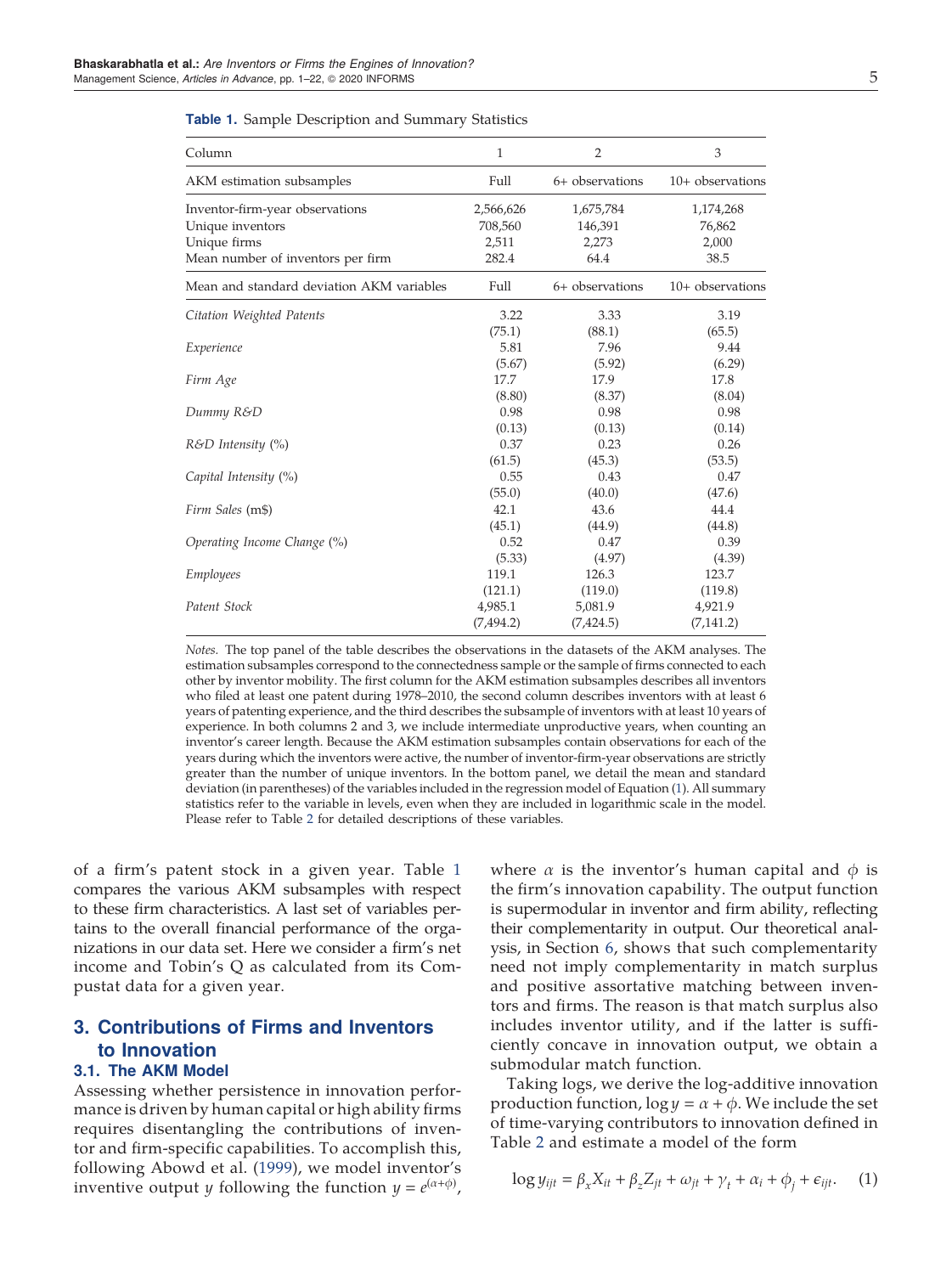### Table 2. Variable Descriptions

| Variable                                | Description                                                                                                                                                                                                                                     |
|-----------------------------------------|-------------------------------------------------------------------------------------------------------------------------------------------------------------------------------------------------------------------------------------------------|
| Innovation output measure               |                                                                                                                                                                                                                                                 |
| Citation-weighted patents               | Number of patents $p$ multiplied by the five-year forward citations (excluding self-citations) to these patents,<br>filed by inventor $i$ at firm $j$ , in year $t$ , divided by number of coauthors on patent $p$ .                            |
| Breakthrough patents                    | Number of patents $p$ in the fifth percentile of citations for a cohort of patents, by inventor $i$ at firm $j$ , in grant<br>year t.                                                                                                           |
| Useless patents                         | Number of patents $p$ which fail to obtain a single citation, filed by inventor $i$ at firm $j$ , in grant year $t$ .                                                                                                                           |
|                                         | Inventor characteristics (continuous variables enter estimation in logarithmic scale)                                                                                                                                                           |
| Past "X"                                | Average value output measure " $X$ " in previous one, five, or nine years (depending on specification) for<br>inventor i.                                                                                                                       |
| Experience                              | Number of years between first and current patent in data set for inventor <i>i</i> .                                                                                                                                                            |
| Coworkers' citation-weighted<br>patents | Average of "Citation Weighted Patents" by other inventors at firm j in year t excluding focal inventor i.                                                                                                                                       |
|                                         | Firm characteristics (continuous variables enter estimation in logarithmic scale)                                                                                                                                                               |
| Firm age                                | Firm $i$ 's age in year $t$ in years.                                                                                                                                                                                                           |
| Dummy R&D                               | Dummy whether firm <i>j</i> reports R&D expenditure in year <i>t</i> .                                                                                                                                                                          |
| $R&D$ intensity                         | R&D Expenditures/Sales averaged over years $t - 2$ to $t$ .                                                                                                                                                                                     |
| Capital intensity                       | PP&E/Sales averaged over years $t - 2$ to $t$ , where PP&E is Property, Plant and Equipment expenditure.                                                                                                                                        |
| <b>Sales</b>                            | Firm $i$ 's averaged sales over years $t - 2$ to $t$ .                                                                                                                                                                                          |
| Operating income change                 | Change in operating income of firm <i>j</i> averaged over years $t - 2$ to <i>t</i> .                                                                                                                                                           |
| <b>Employees</b>                        | Number of employees for firm $j$ in year $t$ .                                                                                                                                                                                                  |
| Patent stock                            | Sum of patents at firm $j$ in years $t-2$ to $t$ .                                                                                                                                                                                              |
| Firm performance measures               |                                                                                                                                                                                                                                                 |
| Tobin's Q                               | Tobin's Q for firm <i>j</i> in year <i>t</i> computed using the formula: $\frac{AT+(CSHO*PRC-C)-CEQ}{AT}$ , where AT is total assets, CSHO<br>is common outstanding shares, PRCC_C is the annual closing stock price, and CEQ is common equity. |
| Net income                              | Net income for firm $j$ in year $t$ minus minimum of net income in year $t$ over all firms.                                                                                                                                                     |

Here, *yijt* refers to the number of citation-weighted patents of inventor (*i*) at firm (*j*) in year (*t*). The vectors *Xit* and *Zjt* represent time-varying inputs related to the inventor  $(X_{it})$  and firm  $(Z_{jt})$ . The vectors  $\gamma_t$ ,  $\alpha_i$ , and  $\phi_j$ contain sets of year, individual inventor, and firm fixed effects, respectively, and  $\omega_{it}$  is a dummy variable set to one if firm *j* reports R&D expenditure in year *t* and zero otherwise.  $\epsilon_{ijt}$  denotes an inventor-firmyear-specific error term. A key identifying assumption of the AKM method is exogenous mobility, implying that the mobility decisions of inventors may be driven by components of the model, such as their own fixed effect or the firm fixed effect of their current and future firms but not by (components of) the error term.

# 3.2. Baseline AKM Results

To adjudicate the contributions of inventor- and firmspecific effects on inventors' performance, we calculate the covariance of annual innovation output with the inventor-, firm-, and year-fixed effects, divided by the variance of the dependent variable, that is,  $\frac{\text{Cov}(y, \text{inventorFE})}{\text{Var}(y)}$ ,  $\frac{\text{Cov}(y, \text{firmFE})}{\text{Var}(y)}$  $\frac{(y, \textit{firmFE})}{\text{Var}(y)}$  and  $\frac{\text{Cov}(y, \textit{yearFE})}{\text{Var}(y)}$ . These ratios obtained from AKM regression estimates can be interpreted as the fraction of the total  $R^2$  attributable to inventor-specific, firm-specific, and yearspecific factors, respectively. We are also interested in the joint significance of the inventor and firm effects, which we assess with a joint *F*-test of the estimated coefficients.

We estimate the AKM model in Equation (1) using the user-written STATA command FELSDVREG (Cornelissen 2008) and report the results in Table 3. Column (1) reports the results from the full AKM sample for the regression with all firm characteristics (*Zjt*) and inventor observables (*Xit*) included. Our results indicate that the contributions of inventor and firm effects to innovation performance are highly significant. Inventor heterogeneity explains 34.1% and firm heterogeneity 3.2% of the total variance in inventors' innovation performance.<sup>4</sup> In relative terms, inventor effects are by far the most important factor contributing to the variance in innovation performance among inventors. The covariance between the inventor and firm effects in column (1) is negative, which anticipates our result on negative assortative matching between inventor and firm fixed effects in Section 5. Although not immediately relevant to our objective, we note that year-effects subsume the influence of factors such as the macroeconomic environment or patent law changes that commonly affect the patenting intensity of all inventors in the sample and account for about 2.1% of the explained variance in patent performance in our panel. Inventor fixed effects, firm fixed effects, and year fixed effects are all jointly significant at *p* < 0.01.

### 3.3. Robustness Checks

Columns (2)–(10) of Table 3 report the results of robustness checks. Columns (2) and (3) repeat the analysis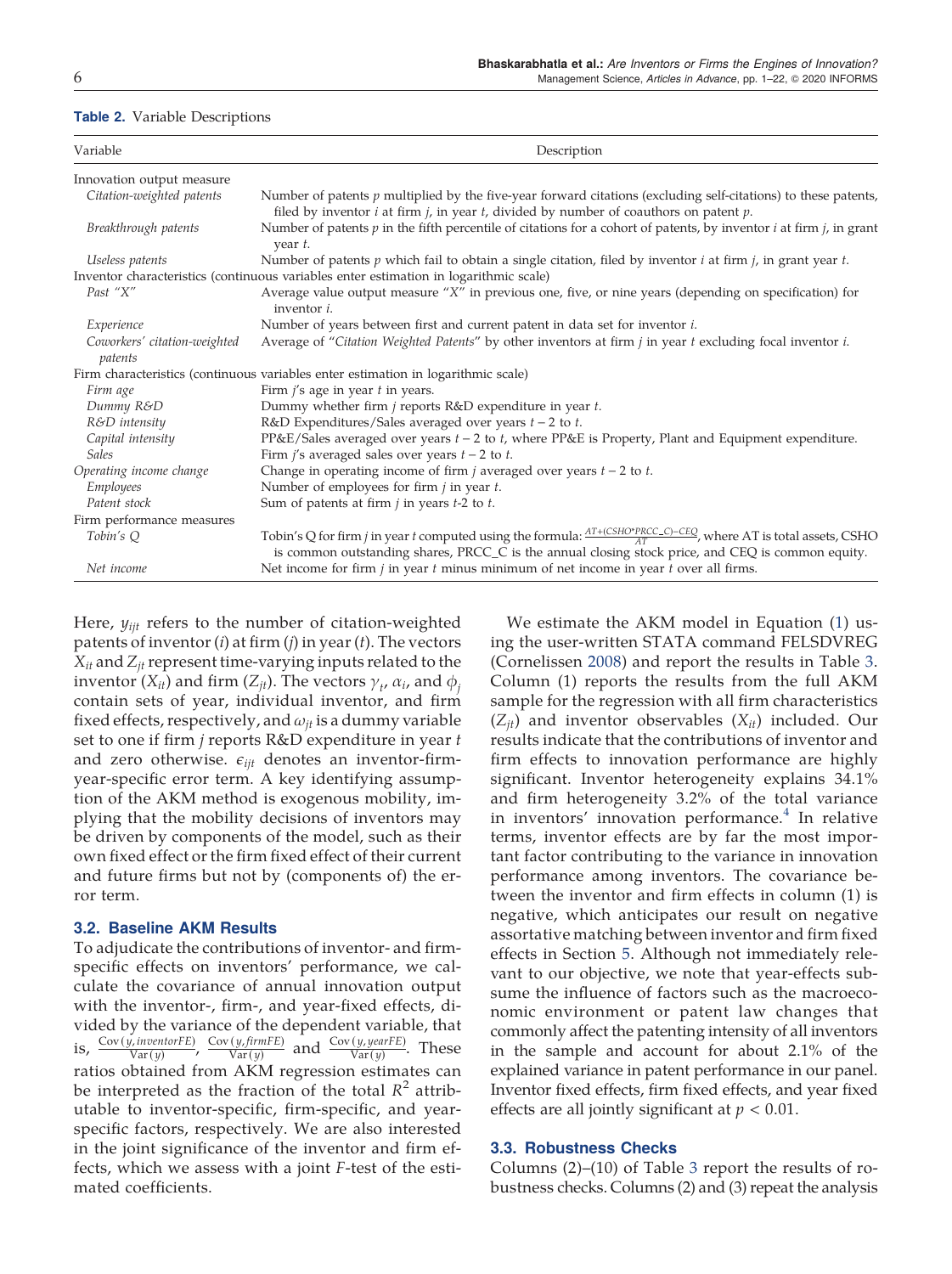|                                                                                                                                                                                                                                                                                                                                                                                                                                                                                                                                                                                                                                                                                                                                                                                                                                                                                                                                                                                                                                                                                                                                                                                                                                                                                                                                                                                                                   |                |              |                               |                        | Log number of citation weighted patents (AKM) |                        |                               |                                                                                                                                                                                                                                                          |                                      |                                  |
|-------------------------------------------------------------------------------------------------------------------------------------------------------------------------------------------------------------------------------------------------------------------------------------------------------------------------------------------------------------------------------------------------------------------------------------------------------------------------------------------------------------------------------------------------------------------------------------------------------------------------------------------------------------------------------------------------------------------------------------------------------------------------------------------------------------------------------------------------------------------------------------------------------------------------------------------------------------------------------------------------------------------------------------------------------------------------------------------------------------------------------------------------------------------------------------------------------------------------------------------------------------------------------------------------------------------------------------------------------------------------------------------------------------------|----------------|--------------|-------------------------------|------------------------|-----------------------------------------------|------------------------|-------------------------------|----------------------------------------------------------------------------------------------------------------------------------------------------------------------------------------------------------------------------------------------------------|--------------------------------------|----------------------------------|
| Dependent variable                                                                                                                                                                                                                                                                                                                                                                                                                                                                                                                                                                                                                                                                                                                                                                                                                                                                                                                                                                                                                                                                                                                                                                                                                                                                                                                                                                                                |                | $\sim$       | S                             | 4                      | 5                                             | $\circ$                | $\sim$                        | $^{\circ}$                                                                                                                                                                                                                                               | Ó                                    | $\overline{10}$                  |
| Sample                                                                                                                                                                                                                                                                                                                                                                                                                                                                                                                                                                                                                                                                                                                                                                                                                                                                                                                                                                                                                                                                                                                                                                                                                                                                                                                                                                                                            | ₹              | observations | observations<br>$\frac{1}{2}$ | Movers                 | observable<br>covariates<br>ż                 | Coworker<br>output     | merger<br>ż                   | Established<br>by state,<br>country                                                                                                                                                                                                                      | by technical<br>Established<br>field | self-cites<br>Includes           |
| Cov(y, inventor FE)/Var(y)                                                                                                                                                                                                                                                                                                                                                                                                                                                                                                                                                                                                                                                                                                                                                                                                                                                                                                                                                                                                                                                                                                                                                                                                                                                                                                                                                                                        | 0.341          | .202         | 0.183                         | 0.179                  | 0.368                                         | 0.338                  |                               | 0.329                                                                                                                                                                                                                                                    | 0.367                                | 0.359                            |
| Cov(y, year FE)/Var(y)<br>$\text{Cov}(y, \textit{firm FE})\text{Var}(y)$                                                                                                                                                                                                                                                                                                                                                                                                                                                                                                                                                                                                                                                                                                                                                                                                                                                                                                                                                                                                                                                                                                                                                                                                                                                                                                                                          | 0.032<br>0.021 | 029<br>.025  | 0.029<br>0.026                | 0.040<br>0.029         | 0.035<br>0.032                                | 0.023<br>0.007         | $0.340$<br>$0.031$<br>$0.021$ | 0.043<br>0.021                                                                                                                                                                                                                                           | 0.120<br>0.071                       | $0.033$<br>$0.021$               |
| $\text{Cov}(inventor \text{ FE}, \text{firm FE})/\text{Var}(y)$                                                                                                                                                                                                                                                                                                                                                                                                                                                                                                                                                                                                                                                                                                                                                                                                                                                                                                                                                                                                                                                                                                                                                                                                                                                                                                                                                   | $-0.109$       | .082         | $-0.059$                      | $-0.074$               | $-0.043$                                      | $-0.104$               | $-0.106$                      | $-0.095$                                                                                                                                                                                                                                                 | $-0.011$                             |                                  |
| F-test on inventor and firm FE $(p \text{ value})$                                                                                                                                                                                                                                                                                                                                                                                                                                                                                                                                                                                                                                                                                                                                                                                                                                                                                                                                                                                                                                                                                                                                                                                                                                                                                                                                                                | 0.01           | $<0.01$      | $<\!\!0.01$                   | $<0.01$                | $<0.01$                                       | 0.01                   |                               | 0.01                                                                                                                                                                                                                                                     |                                      |                                  |
| Log experience                                                                                                                                                                                                                                                                                                                                                                                                                                                                                                                                                                                                                                                                                                                                                                                                                                                                                                                                                                                                                                                                                                                                                                                                                                                                                                                                                                                                    | $-0.31*$       | $-0.33*$     | $-0.33*$                      | $-0.30*$               | $\overline{\phantom{a}}$                      | $-0.30*$               | $-0.01$<br>$-0.31*$           | $-0.31*$                                                                                                                                                                                                                                                 | $\frac{1}{0.02}$                     | $-0.129$<br>$-0.01$<br>$-0.37$ * |
|                                                                                                                                                                                                                                                                                                                                                                                                                                                                                                                                                                                                                                                                                                                                                                                                                                                                                                                                                                                                                                                                                                                                                                                                                                                                                                                                                                                                                   | (0.002)        | (0.002)      | (0.002)                       | (0.003)                |                                               | (0.002)                | (0.002)                       | (0.002)                                                                                                                                                                                                                                                  | (0.003)                              | (0.002)                          |
| Firm characteristics                                                                                                                                                                                                                                                                                                                                                                                                                                                                                                                                                                                                                                                                                                                                                                                                                                                                                                                                                                                                                                                                                                                                                                                                                                                                                                                                                                                              | Yes            | es<br>$\geq$ | $\mathbf{\Upsilon}$ es        |                        | $\frac{1}{2}$                                 | $\mathbf{\Upsilon}$ es | $\mathbf{\Upsilon}$ es        | $\mathbf{\Upsilon}$ es                                                                                                                                                                                                                                   | $\mathbf{\Upsilon}$ es               | $\mathbf{Y}\mathbf{es}$          |
| No. firms                                                                                                                                                                                                                                                                                                                                                                                                                                                                                                                                                                                                                                                                                                                                                                                                                                                                                                                                                                                                                                                                                                                                                                                                                                                                                                                                                                                                         | 2,511          | 2,273        | 2,000                         | $Y$ es<br>2,511        | 2,511                                         | 2,283                  | 2,485<br>59,373               | 7,830<br>52,548                                                                                                                                                                                                                                          | 3,130                                | 2,511                            |
| No. movers                                                                                                                                                                                                                                                                                                                                                                                                                                                                                                                                                                                                                                                                                                                                                                                                                                                                                                                                                                                                                                                                                                                                                                                                                                                                                                                                                                                                        | 60,926         | 45,706       | 30,099                        | 60,926                 | 60,926                                        | 59,918                 |                               |                                                                                                                                                                                                                                                          | 157,147                              | 60,926                           |
| No. inventors                                                                                                                                                                                                                                                                                                                                                                                                                                                                                                                                                                                                                                                                                                                                                                                                                                                                                                                                                                                                                                                                                                                                                                                                                                                                                                                                                                                                     | 708,560        | 146,391      | 76,862                        | 60,926                 | 708,560                                       | 702,261                | 698,429                       | 644,436                                                                                                                                                                                                                                                  | 666,768                              | 708,560                          |
| Year FE                                                                                                                                                                                                                                                                                                                                                                                                                                                                                                                                                                                                                                                                                                                                                                                                                                                                                                                                                                                                                                                                                                                                                                                                                                                                                                                                                                                                           | Yes            | &            | $\mathbf{Yes}$                | $\mathbf{\Upsilon}$ es | $\mathbf{\Upsilon}$ es                        | $\mathbf{\Upsilon}$ es | $\mathbf{\Upsilon}$ es        | $\mathbf{\Upsilon}\mathbf{es}$                                                                                                                                                                                                                           | $\mathbf{\Upsilon}$ es               | $\operatorname{\mathsf{Yes}}$    |
| Firm FE                                                                                                                                                                                                                                                                                                                                                                                                                                                                                                                                                                                                                                                                                                                                                                                                                                                                                                                                                                                                                                                                                                                                                                                                                                                                                                                                                                                                           | Yes            | 8            | $\mathbf{Yes}$                | $\mathbf{\Upsilon}$ es | $\mathbf{\Upsilon}$ es                        | Yes                    | Yes                           | $\mathbf{\Upsilon}$ es                                                                                                                                                                                                                                   | $\mathbf{\Upsilon}$ es               | $\mathbf{\Upsilon}$ es           |
| Inventor FE                                                                                                                                                                                                                                                                                                                                                                                                                                                                                                                                                                                                                                                                                                                                                                                                                                                                                                                                                                                                                                                                                                                                                                                                                                                                                                                                                                                                       | Yes            | GS           | $\mathbf{\Upsilon}$ es        | $\mathbf{\Upsilon}$ es | $\operatorname{\mathsf{Yes}}$                 | $\mathbf{\Upsilon}$ es | $\mathbf{\Upsilon}$ es        | $\mathbf{\Upsilon}$ es                                                                                                                                                                                                                                   | ${\rm Yes}$                          | $\mathbf{\Upsilon}$ es           |
| Observations                                                                                                                                                                                                                                                                                                                                                                                                                                                                                                                                                                                                                                                                                                                                                                                                                                                                                                                                                                                                                                                                                                                                                                                                                                                                                                                                                                                                      | 2,566,626      | 1,675,784    | ,174,268                      | 676,164                | 2,566,626                                     | 2,541,551              | 2,533,024                     | 2,412,643                                                                                                                                                                                                                                                | 451,072                              | 2,566,626                        |
| $\mathbb{R}^2$                                                                                                                                                                                                                                                                                                                                                                                                                                                                                                                                                                                                                                                                                                                                                                                                                                                                                                                                                                                                                                                                                                                                                                                                                                                                                                                                                                                                    | 0.447          | 0.295        | 0.273                         | 0.287                  | 0.435                                         | 0.450                  | 0.447                         | 0.446                                                                                                                                                                                                                                                    | 0.569                                | 0.445                            |
| $\text{Cov}(y,year/Var(y)$ report the contribution of inventor, firm, and year fixed effects toward explaining the observed variance in the inventor's output of citation weighted patents. Cov(inventor<br>Notes. The table reports AKM regression estimates where log number of citation weighted patents (proxy for inventive performance) is the dependent variable. Each observation is at the inventor-<br>country, column 9 splits firms by the technology class of the patent filed, and column 10 includes self-citation in the patent output measure. Cov(y, <i>inventor FE)/Var(y), Cov(y, firm FE)/Var(y)</i> , and<br>firm-year level. Both years with and without patents are included. All estimations, except column 6, include the firm characteristics described in Table 2: Firm age, Dummy R&D, R&D intensity,<br>firm characteristics, column 7 only uses observations from firms that did not have mergers or acquisitions in the sample, column 8 splits firms into establishments by .U.S state and (non-U.S.)<br>FE, firm FE)/Var(y) reports the covariance between inventor and firm fixed effects scaled by the variance of inventor's output of citation weighted patents. Robust standard errors in parentheses.<br>Capital intensity, Sales, Operating income change, Employees,<br>and 10 yearly observations, column 4 uses the subsample of<br>FE, fixed effect.<br>$p < 0.01$ . |                |              |                               |                        |                                               |                        |                               | inventors who moved at least once, column 5 excludes all time-varying covariates, column 6 inserts coworker output in the<br>and Patent stock. Column 1 reports on the full AKM sample, columns 2 and 3 use a subsample of AKM inventors with at least 6 |                                      |                                  |

Table 3. Contributions of Inventor and Firm Fixed Effects for Inventors' Performance Table 3. Contributions of Inventor and Firm Fixed Effects for Inventors' Performance

Bhaskarabhatla et al.: Are Inventors or Firms the Engines of Innovation? Management Science, Articles in Advance, pp. 1-22, © 2020 INFORMS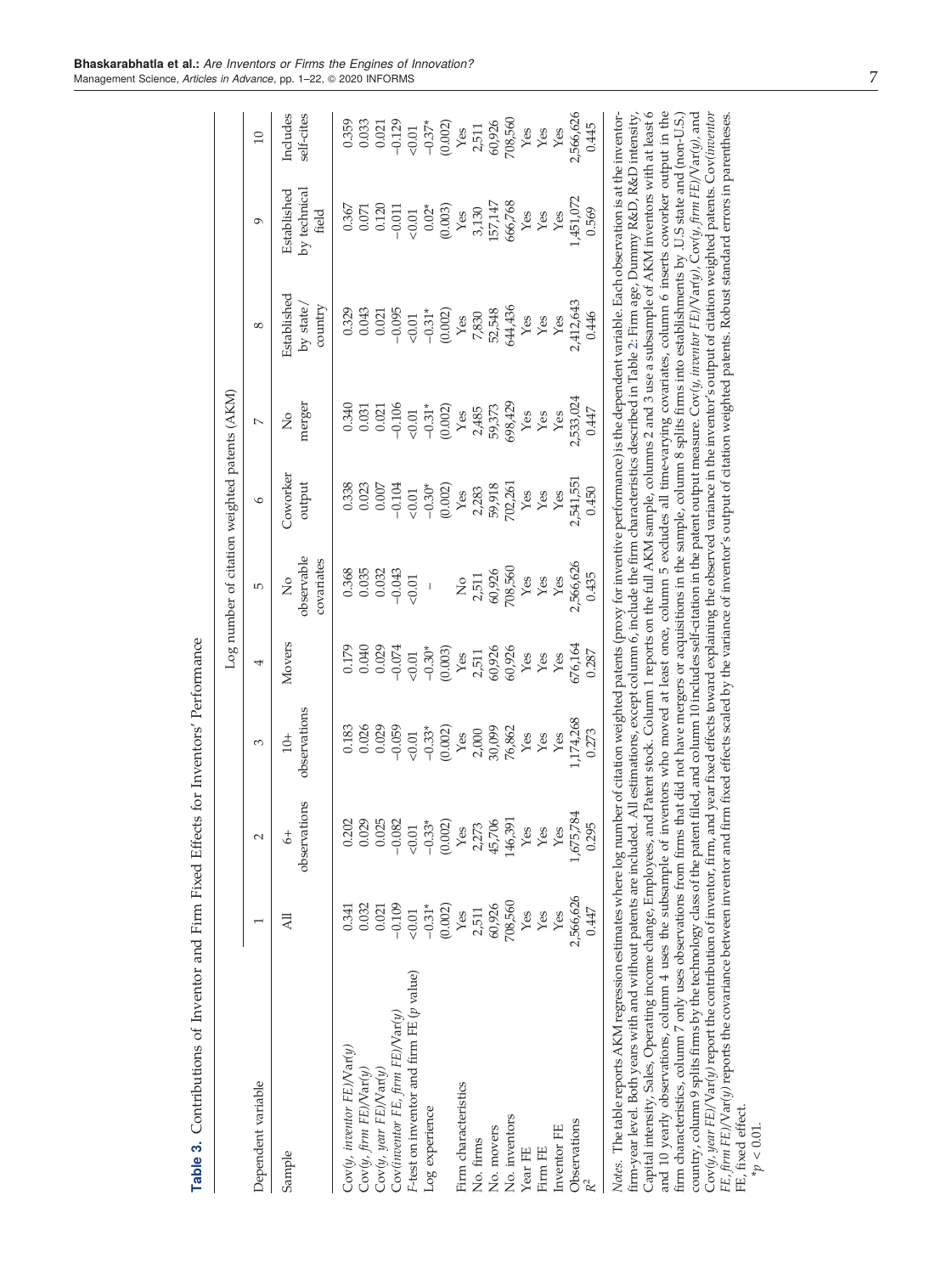in Column (1) using a subsample of inventors with at least 6 and 10 years of experience, respectively, where we count both years with and without patents toward an inventor's experience. This allows more observations, and hence more degrees of freedom, to identify each individual effect. It also addresses the concern that inventor effects may be noisy as a result of *over*fi*tting* the fixed effect on a short inventor career. The relative contribution of inventor fixed effects goes down to 20.2% and 18.3% in these analyses compared with a 3% contribution of firm fixed effects. Hence, the inventor effects still explain a far larger portion of the variance in innovation output than the firm effects. The decline in the explanatory power of the inventor effects could indicate we are overfitting the fixed effects of inventors with a very small number of yearly observations. If we estimate the AKM model for a subsample where we require inventors to have at least two observations, we find that this leads to a sharp decrease in the proportion of variance explained by the inventor fixed effects (from 34% to 25%). On the other hand, restricting the sample to inventors with two or more observations reduces the number of inventors in the sample by about 60%, which clearly poses a problem in terms of the representativeness of our estimation sample.

Our AKM sample in columns (1)–(3) are based on firms connected through a network formed by inventor moves. This allows us to compute the fixed effects of both mobile and immobile inventors in connected firms. Of course, mobile inventors may be systematically different from inventors who have never changed firms and one may question AKM's imputation of fixed effects for nonmobile inventors. Therefore, column (4) reports the importance of inventor and firm effects obtained by estimating Equation (1) on a subsample of mobile inventors alone (as in Bertrand and Schoar 2003). This subsample of movers yields estimates of inventor-fixed effects quite close (17.9%) in importance to the ones obtained in columns (2) and (3). Column (5) repeats the estimation in column (1), but without any observed firm or inventor characteristics. This assures that the estimated importance of inventor-fixed effects relative to firm-fixed effects reported in Column (1) is not because we included several firm characteristics and only a few inventor characteristics as controls. The results we obtain in column (5) are similar to those in column (1).

Another potential concern is that the productivity of coworkers may affect the inventor's own output over and above the firm's time-invariant impact (Jones 2009, Jaravel et al. 2018). In our baseline model, the firm and year effects may both partially account for this, depending on whether coworker productivity evolves through common time-varying shocks or mainly varies across firms. Our baseline model may, therefore, overestimate the relative importance of the firm and year effects in this case. Because we cannot estimate a full set of coworker effects, which would lead to strict multicollinearity, we introduce the contemporaneous output of inventors at the firm to probe the severity of this issue. Although this approach raises endogeneity concerns, we show in column (6) that it does not dramatically affect the importance of the firm effects. Finally, we exclude observations of firms that change ownership because of mergers and acquisitions of entities in column (7), and these results are similar to those in column (1). Again, the inventor-specific effects explain 34% of the variance in their inventiveness.<sup>5</sup>

In the AKM estimation, we estimate one fixed effect for each firm regardless of its degree of centralization. Treating a large multinational firm such as IBM with multiple product and geographic units as a single entity can bias our results (Arora et al. 2014). To address this concern, we conduct two robustness checks where we split each Compustat entity into branches. In the first check, we group all inventors located in the same state (if located in the United States) or country (if located outside of the United States) into one firm entity (column 8). In the second analysis, we group all patent activity in the same National Bureau of Economic Research (NBER) technology class within the Compustat firm into one entity (column 9). These robustness checks more likely reflect independent divisions and departments within firms. A concern in this exercise is the translation of the explanatory variables to a suitable level of disaggregation. We therefore recreated the patent stock variable by calculating through patents at this lower level of aggregation in each case. We assume that the capital and R&D intensity are uniform across subunits within firms because these cannot be apportioned in a meaningful way. We find that the results remain qualitatively similar in these cases. In column (10), we examine the robustness of our results to including self-citations in the dependent variable and again find similar results as in column (1).

# 3.4. Distribution of Inventor and Firm Effects

Here we examine heterogeneity among inventors and firms in their estimated inventive capabilities. Because a given inventor (firm) fixed effect should be interpreted relative to all other inventor (firm) fixed effects in the sample, we follow the common practice of rescaling the estimated effects by the distribution mean. Rescaling centers the distributions of fixed effects at zero. Figures 1 and 2 display the distribution of inventor- and firm-fixed effects obtained from the regression model in column (1) of Table 3. After rescaling, the average fixed effect equals 0 for both firms and inventors. The standard deviations of the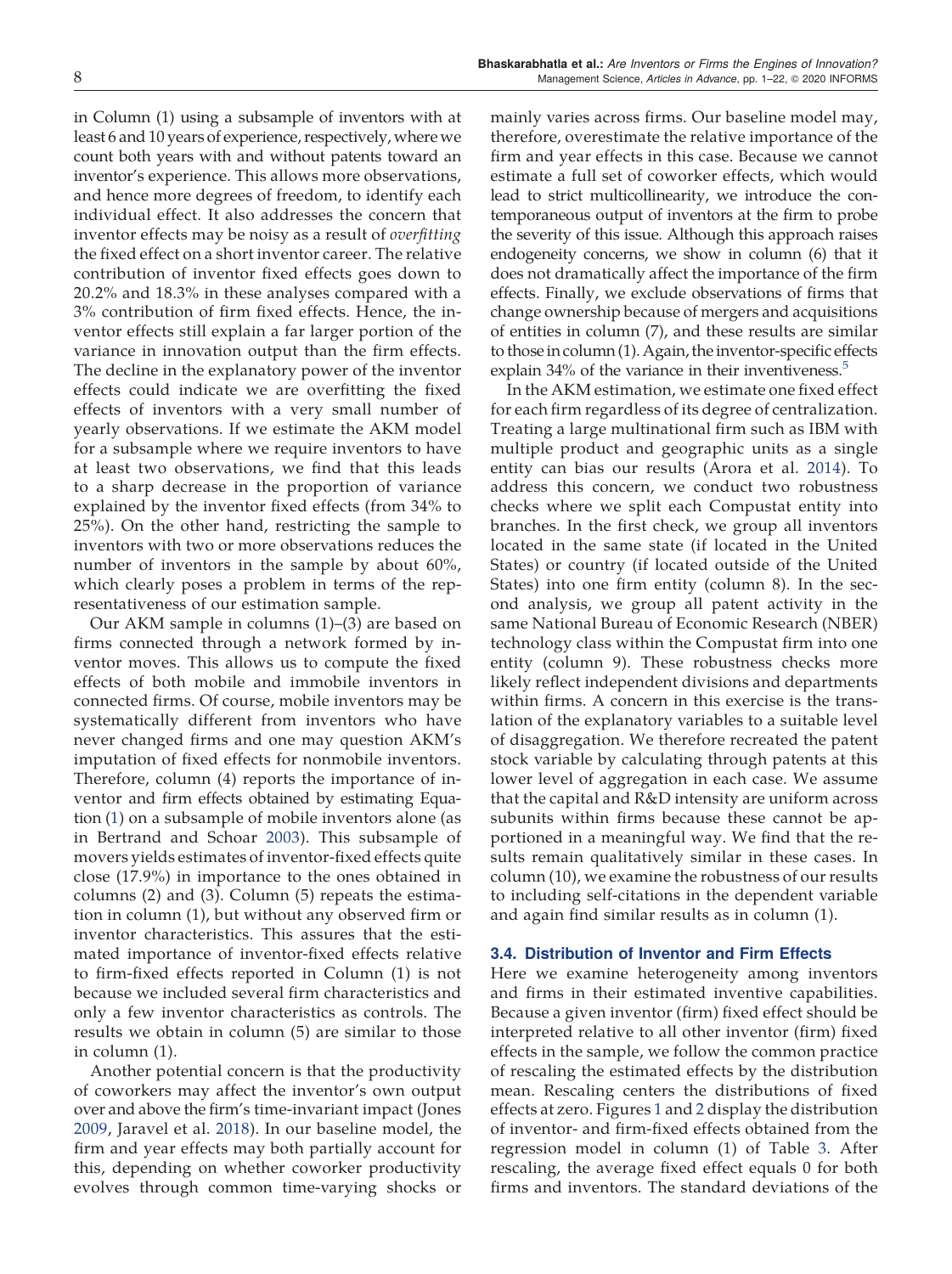



*Notes.* The figure plots the distribution of the 708,560 inventor fixed effects estimated using the AKM specification and sample corresponding to column (1) of Table 3. The estimated inventor fixed effects have been standardized by subtracting the population mean from the estimates. The vertical lines indicate the top quartile, median, and bottom quartile of the estimated inventor fixed effects.

inventor- and firm-fixed effects are 0.81 and 0.59, respectively. The median inventor has an estimated effect of −0.131, that is, slightly below the population average, whereas the first and third quartile stand at −0.636 and 0.466, respectively. This leftward shift with respect to the population average is caused by





*Notes.* The figure plots the distribution of the 2,511 firm fixed effects estimated through the AKM specification and sample corresponding to column (1) of Table 3. The estimated firm fixed effects have been standardized by subtracting the population mean from the estimates. The vertical lines indicate the top quartile, median, and bottom quartile of the estimated firm fixed effects.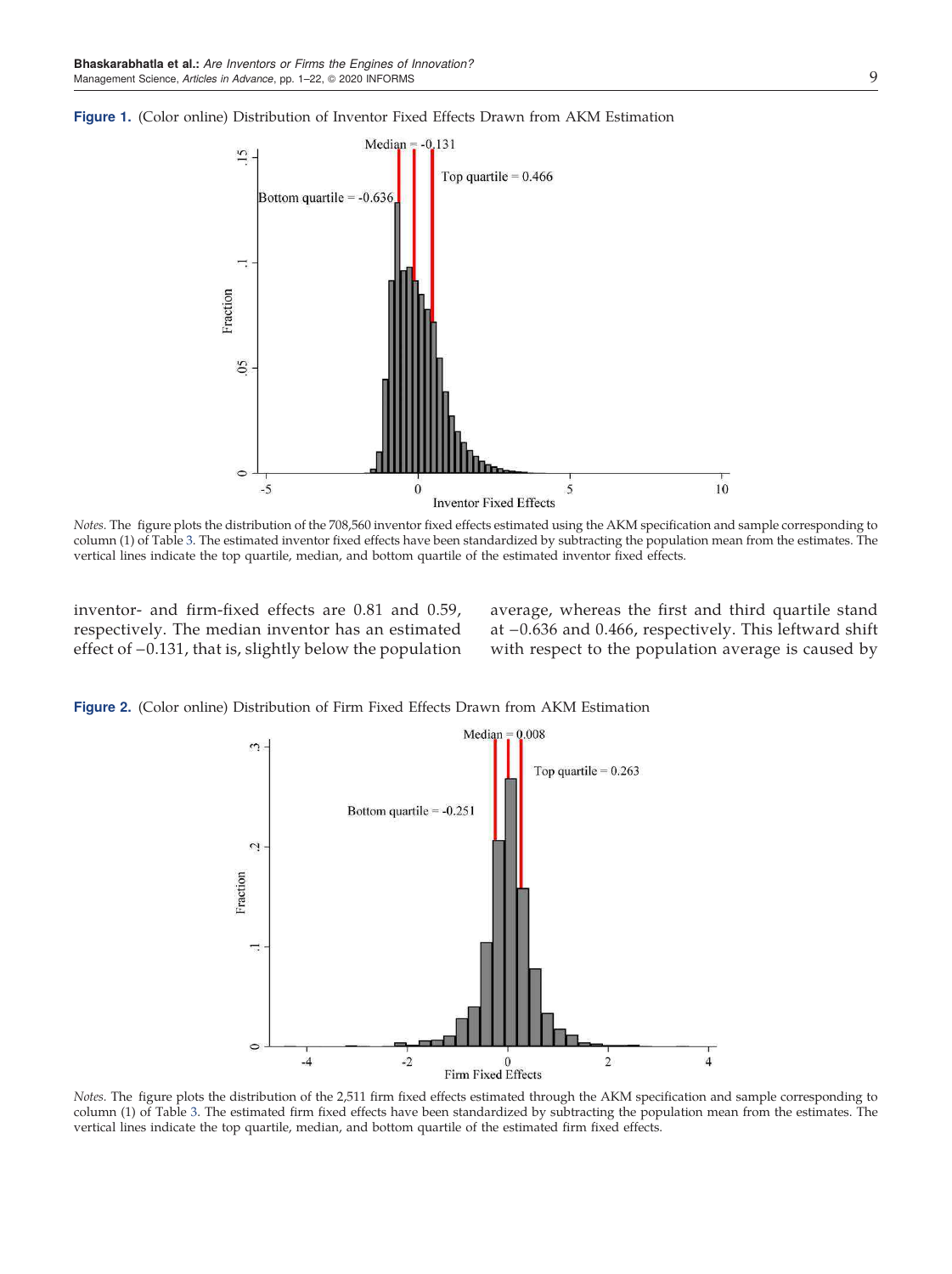3.5. Impact of Technology Field, Firm Size, and Alternative Output Measures Previous research suggests that the production of

innovation output differs significantly among technology fields (Cohen et al. 2000, Malerba 2005). We explore how these differences impact the relative contribution of firms and inventors to innovation production by estimating the baseline AKM specifications, with the complete set of covariates, for each of the six technology fields defined in Hall et al. (2001). In this exercise, we only consider patents within the technology field to calculate an inventor's output, as well as a firm's stock of patents. As shown in Online Appendix A, Table A3, inventor effects explain between 25% and 30% of the variance of innovation output in each technology field. Firm capabilities are significantly less important and explain between 3% and 7.5% of the variance in inventor output for each field.

spectively. Figure 2 confirms this observation, because it shows no apparent skewness in the distribution of firm effects. Hence, star firms seem less

common than star inventors.

The relative contributions of firms and inventors may also be sensitive to firm size. We, therefore, repeat the AKM estimation in subsamples of firms with varying numbers of inventors. Our results (Table A3) indicate that firm effects explain a larger share of the variance for smaller firms with less than 50 inventors compared with firms with more than 1000 inventors (10% vs. 1%). As discussed before, the firm effect in smaller firms may take up some of the effect of grouplevel human capital. Even so, the contribution of inventor effects is much larger across the entire firm size distribution, with values ranging from 34.5% to 40%.

If firms contribute more to the generation of highimpact patents rather than to the number of patents or citations, then our previous analyses do not capture such nuance. To address this concern, we repeat the estimations using measures developed in Singh and Fleming (2010) for breakthroughs and useless inventions as the dependent variables. The results are reported in Online Appendix A, Table A4. Both in terms of high-end and low-end patents, the contribution of inventors outweighs the contribution of firms toward explaining variation in innovation performance. This is in line with the results we obtain for the log of citation-weighted patents produced per year.

# 4. Inventor-Firm Matching

# 4.1. Time-Varying Inventor and Firm Effects

If human capital is the most important contributing factor for inventor performance, then how do inventors choose the firms they work for? A deeper understanding of the matching process between firms and high-skilled workers is essential to address this question. In this section, we focus our attention on matching between human capital and firm capabilities.

The standard AKM estimates reported in Section 4 poses some challenges to study matching between inventors and firms. To illustrate why, suppose we are interested in relating an inventor's movement between two employers in year *t* to her individual ability, as estimated by AKM. When individual effects are estimated on the full sample, an inventor's effect is constructed from her average innovation output across all her employers, net of observable inputs, and firm capabilities. This includes observations both before and after year *t*, and as such, these estimates are *contaminated* by the firms to which the inventor has not yet moved in year*t*(but will do so in a later year in the sample period). If we were to use these estimates to analyze the inventor's move in year *t*, it would be impossible to disentangle whether an inventor with a high estimate moved to a firm with greater ability or whether the inventor's estimate is high, because it is partly derived from her time working at a firm with greater capabilities. The same holds true for estimates of firm capabilities. The presence of such match dynamics undermine the assumption of our baseline analysis (and theory we present in Section 6) that firm and inventor types are constant through the sample.

With this caveat in mind, we propose a *rolling window* procedure that derives time-varying estimates of inventor and firm effects through the AKM methodology. To implement the procedure, we begin by limiting the sample to a 10-year period from 1978 through 1987. Then, we estimate Equation (1) on the largest network in this subsample to obtain firm and inventor effects. Crucially, these estimates are not contaminated by how the inventor and firm effects change as a result of inventor moves after 1987. Next, we draw a new subsample of 10 years by rolling the window by one year, from 1979 through 1988. We again estimate Equation (1) on this sample. We continue this rolling procedure until we arrive at the end of our main sample in 2010. Because the effects in different windows may be estimated in comparison with different benchmark inventors (firms), we standardize the estimated inventor (firm) effects by subtracting the mean and dividing by the standard deviation of all inventor (firm) effects in the same subsample. We thus end up with a set of standardized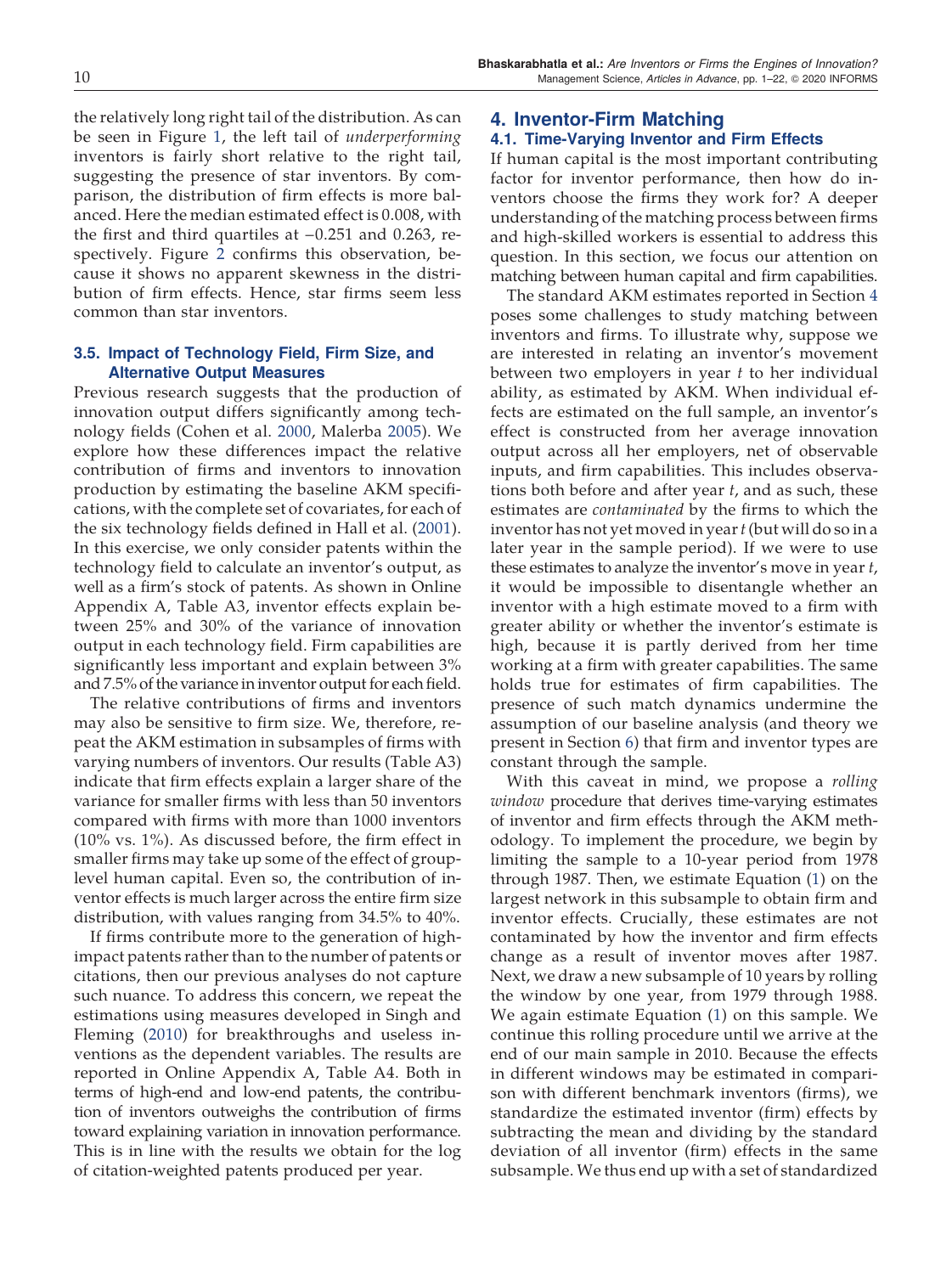time-varying estimates for firm and inventor effects which we can leverage to informally check matching patterns. These are, in our view, best interpreted as time-varying measures of an inventor's (firm's) relative innovation ability, compared with the distribution of contemporary inventor (firm) abilities (i.e., those active in the past 10 years). To examine the robustness of our results, we implement the same procedure for rolling windows that span five years.

# 4.2. Which Inventors Move?

We first use the individual effects estimated through the rolling window algorithm to investigate which inventors are likely to move to another firm in the future as a function of their current human capital. To this end, we define a mobility indicator  $y_{it}$ , which equals 1 in year *t* for inventor *i* at firm *j* if the next patent by inventor *i* is filed at a different firm than firm *j*. We set this indicator equal to 0 if the next patent filed by inventor *i* is filed at firm *j* and code the variable value as missing if the inventor does not reappear in the sample after year *t*. We then estimate a regression model to relate this indicator to the estimates of inventor effects obtained from the window ending in year *t*. In light of the literature on star inventors, we allow for nonlinear effects along the distribution of the estimated inventor capabilities. Hence, we do not include the estimated inventor effect directly but construct a vector of indicator variables, which classify the estimated inventor effects into deciles. As such, we obtain a profile of effects along the deciles of the estimated inventor capabilities rather than a single estimate for the average effect. Our model takes the form

$$
y_{ijt} = \beta_0 + \beta_a \hat{\alpha}_{it} + \beta_f \hat{\varphi}_{jt} + \beta_c E[\hat{\alpha}_{ct}]_{jt} + \beta_x x_{ijt} + \gamma_t + \sigma_j + \varepsilon_{it}.
$$
 (2)

In Equation (2),  $\hat{\alpha}_{it}$  denotes the vector of indicators for the decile of the estimate of inventor *i*'s individual effect obtained from the 10- (or 5-) year rolling window ending in year *t*. The model further includes  $\hat{\varphi}_{jt}$ , which represents a vector of indicators for the decile of the estimated firm effect, and  $E[\hat{\alpha}_{ct}]_{it}$ , which stands for the average estimated inventor effect for all inventors *c*, filing patents at firm *j* in year*t*.We construct these variables based on estimates drawn from the same rolling window as those used for  $\hat{\alpha}_{it}$ . We also control for the current tenure of inventor *i* at firm *j*  $(x_{ijt})$ , and a set of year  $(\gamma_t)$  and North American Industry Classification System two-digit level fixed effects  $(\sigma_i)$ . We estimate Equation (2) using a linear probability model with bootstrapped standard errors, such that the coefficients of the inventor effects can be interpreted as marginal probabilities relative to the lowest decile.<sup>6</sup>

To allow a clear interpretation of the estimation results, we plot the coefficients of the decile indicators with their confidence interval in Figure  $3.7$  We find that inventors in higher deciles are more likely to move and the probability to move increases along with the inventor decile. Inventors in the eighth and ninth decile of estimated inventor ability are most likely to move (about 4% more likely than the lowest decile). By contrast, inventors in the very top decile of the ability distribution move less often than those just below the top category. Although they are still more likely to move than the bottom decile (about 2% more likely), this may indicate that firms fight harder to retain the very top performers compared with those just below.

#### 4.3. Human Capital and Inventor-Firm Matching

Next, we study how the inventor's estimated capabilities derived from the rolling window procedure



Figure 3. Estimates of Inventor Mobility by Decile of Inventor Effect

*Notes*. This figure plots the estimated coefficients for the inventor effect decile estimates in the inventor-firm matching models reported in Table A5 of the online appendix. We depict the point estimate relative to the bottom decile (dot) together with its bootstrapped 95% confidence interval (whiskers). Panel (a) refers to column (2) and panel (b) to column (4) of Online Appendix A, Table A5.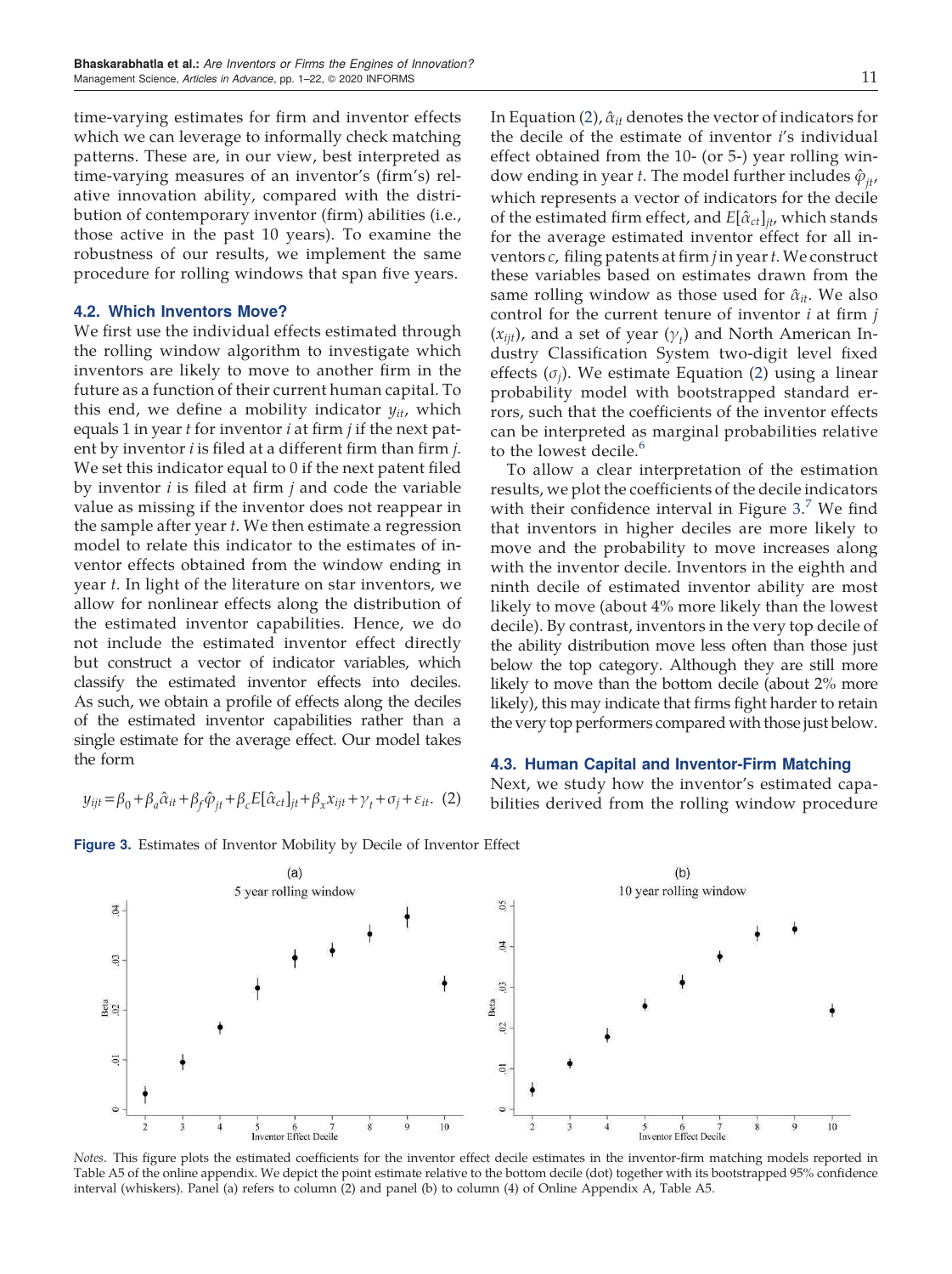correlate with characteristics of the firm, to which the mobile inventor moves. In particular, we test whether more high-skilled inventors are attracted to (a) firms with superior firm-specific inventive capabilities or (b) firms with high-skilled coworkers. Our sample for this analysis consists of all movements by an inventor *i* from a firm *j* to a new firm *k*, for which we are able to obtain an estimate of the inventor effect from the rolling window ending in the year *t*, that is, the last year inventor *i* is observed at firm *j*. Formally, we estimate the following regression model

$$
\hat{\alpha}_{it} = \beta_0 + \beta_k x_{kt} + \beta_i x_{it} + \gamma_t + \varepsilon_{it}.
$$
 (3)

In Equation (3), the dependent variable  $\hat{\alpha}_{it}$  refers to the mobile inventor's estimated effect before the move. The vector  $x_{kt}$  refers to characteristics of the next firm  $k$ at time *t*, that is, before inventor *i* has joined firm *k*. These characteristics primarily include (a) firm *k*'s estimated firm capability and (b) the average estimated ability of inventors active at firm *k*. We further control for firm *k*'s size, measured as log of assets, age,

and profitability, proxied by the Tobin's Q, and log net income. We measure these firm characteristics as described by the variable definitions in Table 2. We standardize each characteristic by subtracting the average across all active firms in year *t* and dividing by the standard deviation among firms in year *t*. In each specification, we further add a constant term  $(\beta_0)$ , the log of inventor experience in years  $(x_{it})$ , and a set of year fixed effects, <sup>γ</sup>*<sup>t</sup>* .

Table 4 reports the results obtained by estimating Equation (3) for the 5- and 10-year rolling windows. We find that firm-specific innovation capability correlates negatively with the ability of inventors moving into the firm. This suggests negative assortative matching between the innovation capability of the firm and the human capital of inventors. Thus, firms with lower estimated firm-specific innovation capabilities attract inventors with higher estimated human capital. Our results for the hiring firms' average inventor ability lead us to the opposite conclusion. Moving inventors with higher human capital join firms where their future coworkers also have, on average, higher

|  | <b>Table 4.</b> Inventor-Firm Matching |  |
|--|----------------------------------------|--|
|  |                                        |  |

|                                         | Moving inventor's estimated inventor effect prior to move |                      |                     |                     |                      |                      |                      |                      |                      |                      |
|-----------------------------------------|-----------------------------------------------------------|----------------------|---------------------|---------------------|----------------------|----------------------|----------------------|----------------------|----------------------|----------------------|
| Dependent variable                      | 1                                                         | 2                    | 3                   | 4                   | 5                    | 6                    | 7                    | 8                    | 9                    | 10                   |
| Rolling window                          | 5 year                                                    | 10 year              | 5 year              | 10 year             | 5 year               | 10 year              | 5 year               | 10 year              | 5 year               | 10 year              |
| Destination firm's firm effect          | $-0.035*$<br>(0.004)                                      | $-0.033*$<br>(0.007) |                     |                     | $-0.023*$<br>(0.006) | $-0.013*$<br>(0.007) | $-0.026*$<br>(0.006) | $-0.017*$<br>(0.008) | $-0.022*$<br>(0.006) | $-0.012*$<br>(0.007) |
| Destination firm's mean inventor effect |                                                           |                      | $0.100*$<br>(0.008) | $0.086*$<br>(0.007) | $0.063*$<br>(0.013)  | $0.070*$<br>(0.013)  | $0.059*$<br>(0.013)  | $0.062*$<br>(0.013)  | $0.064*$<br>(0.013)  | $0.070*$<br>(0.013)  |
| Destination firm's log assets           |                                                           |                      |                     |                     | $0.008*$<br>(0.002)  | $0.012*$<br>(0.004)  | $0.009*$<br>(0.002)  | $0.013*$<br>(0.004)  | $0.006*$<br>(0.002)  | $0.009^+$<br>(0.004) |
| Destination firm's log age              |                                                           |                      |                     |                     | $-0.011*$<br>(0.002) | $-0.012*$<br>(0.003) | $-0.011*$<br>(0.002) | $-0.012*$<br>(0.004) | $-0.011*$<br>(0.002) | $-0.012*$<br>(0.003) |
| Destination firm's Tobin's Q            |                                                           |                      |                     |                     |                      |                      | $0.006+$<br>(0.002)  | 0.005<br>(0.004)     |                      |                      |
| Destination firm's log net income       |                                                           |                      |                     |                     |                      |                      |                      |                      | $0.002*$<br>(0.001)  | $0.003*$<br>(0.001)  |
| Log inventor experience                 | $0.205*$<br>(0.016)                                       | $0.404*$<br>(0.024)  | $0.204*$<br>(0.016) | $0.403*$<br>(0.024) | $0.205*$<br>(0.016)  | $0.403*$<br>(0.024)  | $0.204*$<br>(0.016)  | $0.402*$<br>(0.023)  | $0.205*$<br>(0.016)  | $0.404*$<br>(0.024)  |
| Constant                                | 0.057                                                     | $-0.537$             | 0.057               | $-0.537$            | $-0.103$             | $-0.551$             | $-0.104$             | $-0.551$             | $-0.102$             | $-0.544$             |
| Year FE                                 | Yes                                                       | Yes                  | Yes                 | Yes                 | Yes                  | Yes                  | Yes                  | Yes                  | Yes                  | Yes                  |
| Observations<br>$R^2$                   | 47,697<br>0.256                                           | 46,090<br>0.274      | 47,697<br>0.256     | 46,090<br>0.275     | 47,181<br>0.260      | 46,084<br>0.275      | 45,938<br>0.259      | 44,851<br>0.273      | 47,036<br>0.260      | 46,084<br>0.275      |

*Notes.* The table reports ordinary least squares regression results, where the dependent variable is the estimated inventor effect of moving inventors in the year before the move obtained from the moving window AKM regression. The main explanatory variables refer to characteristics of the destination firm, also obtained in the year before the inventor's arrival at this firm. We include the destination firm's estimated firm effect from the AKM moving window, the mean of the fixed effects of inventors at the destination firm, the destination firm's log assets, log firm age, log net income, and Tobin's Q. We standardize all inventor and firm effects and firm characteristics by subtracting the mean and dividing by the standard deviation of the respective year. We control for the inventor's premove experience and a set of year fixed effects in all models. We use a bootstrap procedure to correct for the use of estimated explanatory variables. We first resample the original observations 100 times and create 100 sets of estimates from the moving window estimation. We then run the second stage regressions separately for each of these 100 sets of inventor and firm effects to obtain confidence intervals. We report the median of the bootstrapped regression coefficients as the estimated coefficient. Bootstrapped errors are reported in parentheses. FE, fixed effect.

 $*_{p} < 0.01;$   $^{+}_{p} < 0.05.$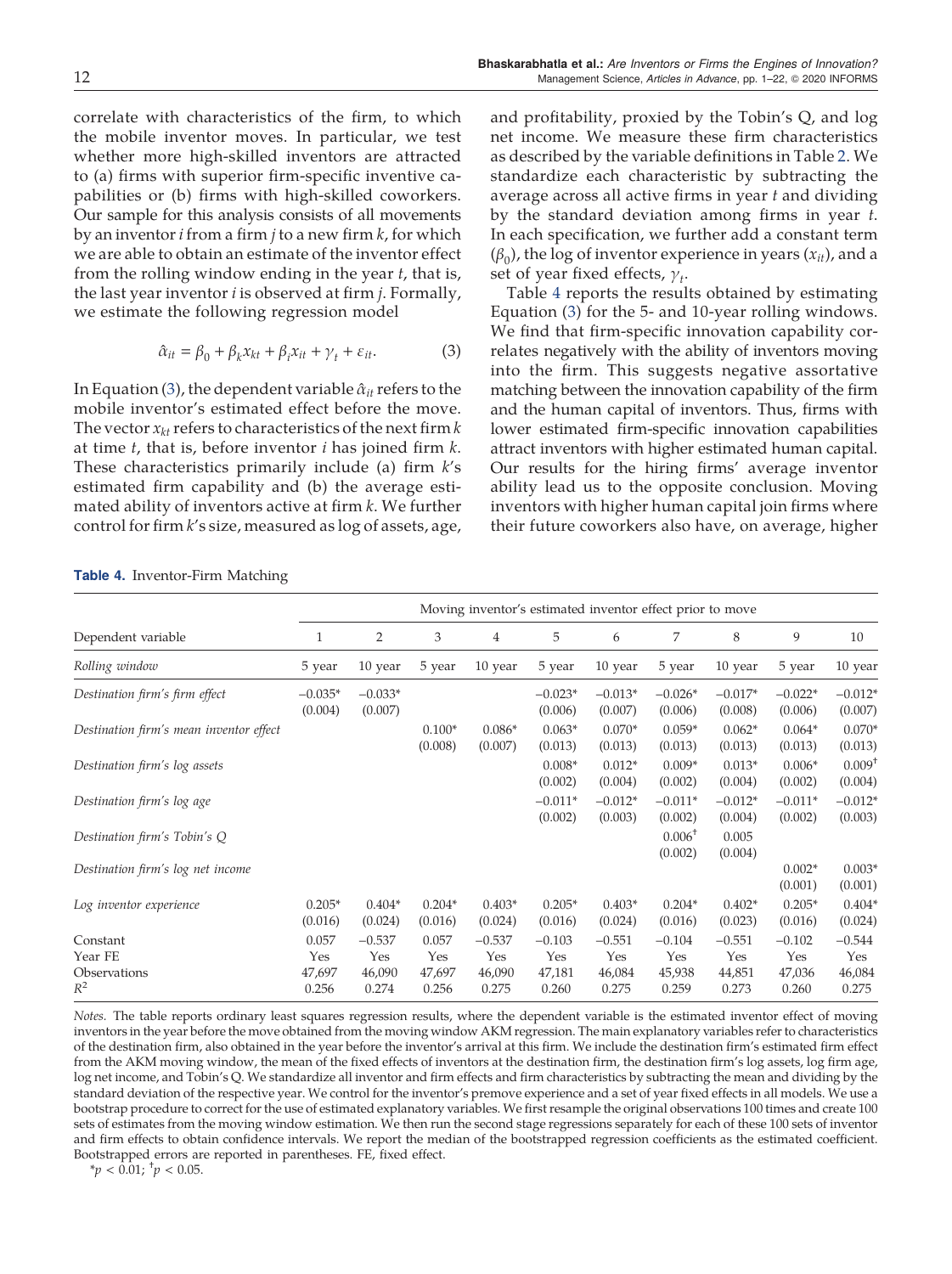human capital. This suggests positive assortative matching among coworkers. In particular, if a mobile inventor's estimated human capital is one standard deviation higher, the estimated capability of her destination firm is around 3% of a standard deviation lower, whereas the average estimated human capital of her future coworkers is between 8% and 10% of a standard deviation higher. These results are robust when we control for the other firm characteristics detailed above. The contrasting matching patterns among inventors and coinventors on the one hand and inventors and firm capabilities on the other suggests that rather than treating firms as having one dimension of quality, as previous literature on matching has, it may be important to consider firms as multidimensional entities and examine the quality of each dimension separately.<sup>8</sup>

To examine whether our findings of negative assortative matching between inventors and firms based on innovation capability and positive assortative matching based on human capital characterize the stock of inventors at firms, not just movers, we return to the baseline AKM estimates (of Equation (1)) presented in column (1) of Table 3. We plot the firm-fixed effects and the mean estimated inventor-fixed effects at the firms in Figure 4. These estimates are derived from the AKM sample of all connected firms and incorporate information on all employees at the firms. The figure shows a large negative correlation (−0.676) between firm-fixed effects and mean inventor fixed effects. In

contrast, Figure 5 shows a positive correlation (0.429) between the estimated inventor and coworker fixed effects at the firm. Thus, even considering a snapshot of inventor-firm assignments, high-skilled inventors are more likely to be matched with firms that have other high-skilled inventors, but low firm-specific innovation capabilities.

In a final analysis based on the rolling window estimates, we relate the firm's profitability in year *t* to (a) its own estimated firm effect from the rolling window in year *t* − 1 and (b) the average inventor effect of its active inventors in *t* − 1. As reported in Online Appendix A, Table A7, we find a significantly positive relation between the current firm and average inventor effect and Tobin's Q and the firm's net income. Although we do not attach any causal interpretation to these findings, they support the notion that innovative capabilities both at the firm and inventor level may be valuable for the firm's bottom line. As such, firms may indeed face a choice to either develop their inventor workforce or attempt to build up firm capabilities, which may both lead the firm to profitability.

# 5. Potential Estimation Biases

# 5.1. Limited Mobility Bias and Sparseness of the Connected Network

In Figure 3, we depict the scatterplot of inventor and firm fixed effects drawn from the AKM estimation and report a negative correlation between both types

Figure 4. Inventor Fixed Effects and Firm Fixed Effects Drawn from AKM Estimation



*Notes.* The figure plots estimated firm fixed effects against the mean estimated inventor fixed effect at the firms. The figure is based on 2,273 estimated firm fixed effects and the same number of inventor fixed effects obtained by averaging estimated inventor fixed effects of all inventors at each firm. Fixed effects are obtained using the AKM specification and sample corresponding to column (1) of Table 3. The estimated fixed effects have been standardized by subtracting the population mean from the estimates.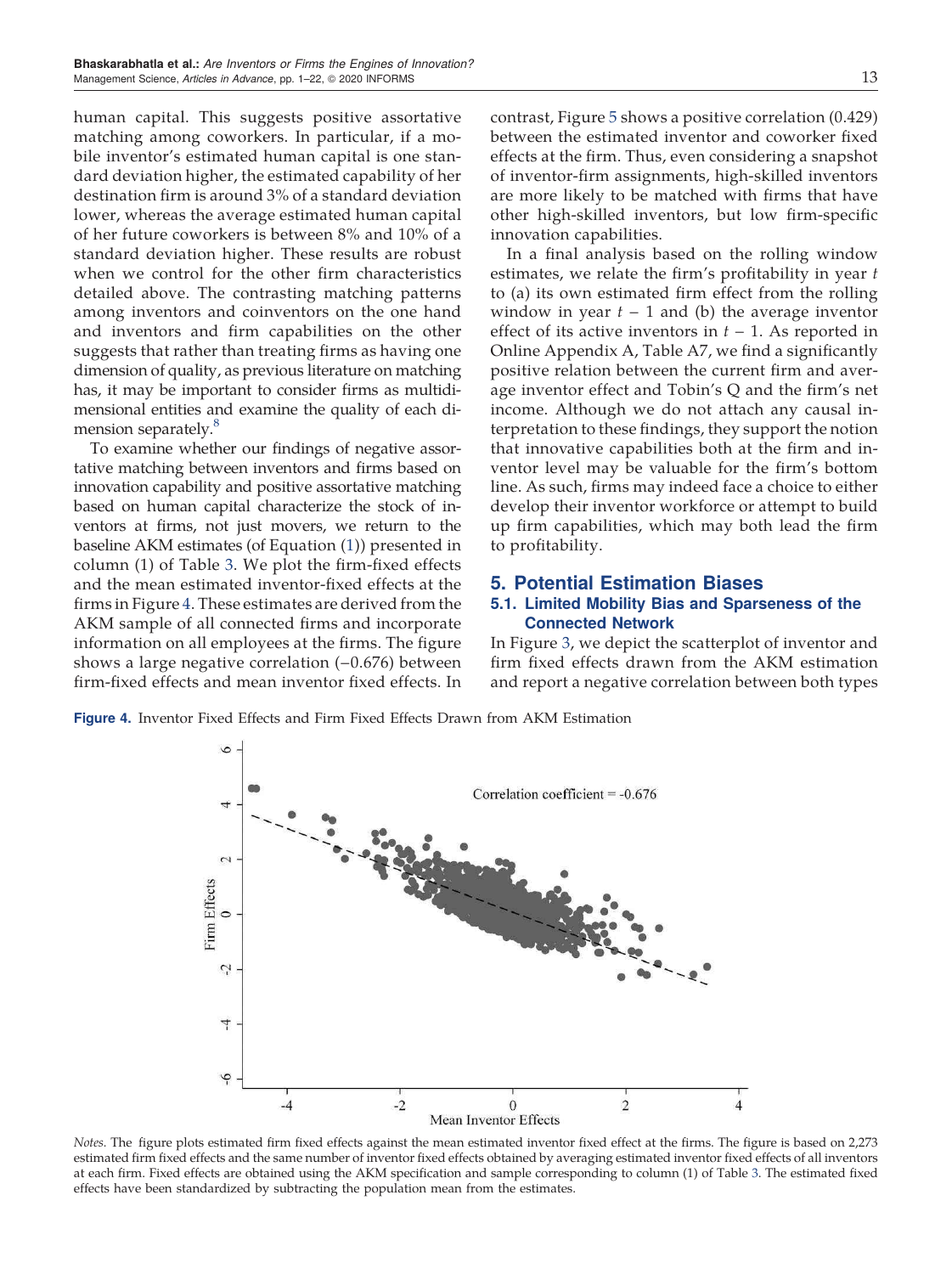

Figure 5. Inventor and Average Coworker Fixed Effects Drawn from AKM Estimation

*Notes.* The figure plots estimated inventor fixed effects against estimated coworkers' fixed effects. The figure is based on 788,051 estimated inventor and coworker fixed effects (greater than the number of inventor effects—708,560—because some inventors change employers and thus coworkers). All fixed effects are obtained using the AKM specification and sample corresponding to column (1) of Table 3. The estimated fixed effects have been standardized by subtracting the population mean from the estimates.

of fixed effects (−0.676). However, this number may present an overly negative estimate of the correlation between inventor and firm fixed effects, if our data have *limited mobility* of workers across firms (Andrews et al. 2008). The limited mobility bias arises because worker and firm effects are characterized by estimation error, but at the same time, worker and firm effects are usually estimated based on the same observations. This implies for each data point that an overestimate of the effect in one dimension (e.g., worker effect) on average results in an underestimate of the effect in the other dimension (e.g., firm effect). In the asymptotic case, the bias approaches zero, because both the estimation error declines and every firm has many moving workers, which ensures the estimation error can be averaged out over many worker-firm combinations. However, in samples with short time dimensions and few movers, the correlation between the estimation error of the worker and firm effects will be factored into the calculated correlation of the estimated fixed effects. This leads to a potential downward bias in the correlation between worker and firm effect estimates, such as the one we report in Figure 3.

A first solution to counteract this potential bias is to calculate the correlation of worker and firm fixed effects, which have not been obtained from the same observations. For example, in the analysis reported in Table 4, we relate the firm fixed effect of an inventor's

future firm to the inventor fixed effects estimated on observations before their move to this firm. This implies that there cannot be a mechanical correlation between the estimation error in the firm and inventor fixed effects because both are drawn from independent data points. As can be seen in Table 4, we also find a significantly negative correlation in this analysis.

A second solution, proposed by Andrews et al. (2008), is to assess the empirical relevance of the limited mobility bias in the data under investigation. Here, we follow the approach of Jochmans and Weidner (2019), who expand the work of Andrews et al. (2008). Their approach measures the connectedness of the underlying worker-firm network to characterize the estimation error in the worker and firm fixed effects. For a given network, this then allows us to evaluate the precision of the estimated fixed effects and how this (im)precision biases the variance and covariance of the estimated fixed effects.

To implement this approach, we derive the adjacency matrix, A, for the largest network of connected firms in the samples examined in columns (1), (2), and (3) of Table 3. We weigh the importance of each connection (i.e., each moving inventor) by the number of observations we have for the inventor at each firm in the connection. Using the notation of Jochmans and Weidner (2019), we then calculate the Laplacian  $L^*$ and normalized Laplacian  $S$  of  $A$ . These matrices characterize the large sample properties for fixed effects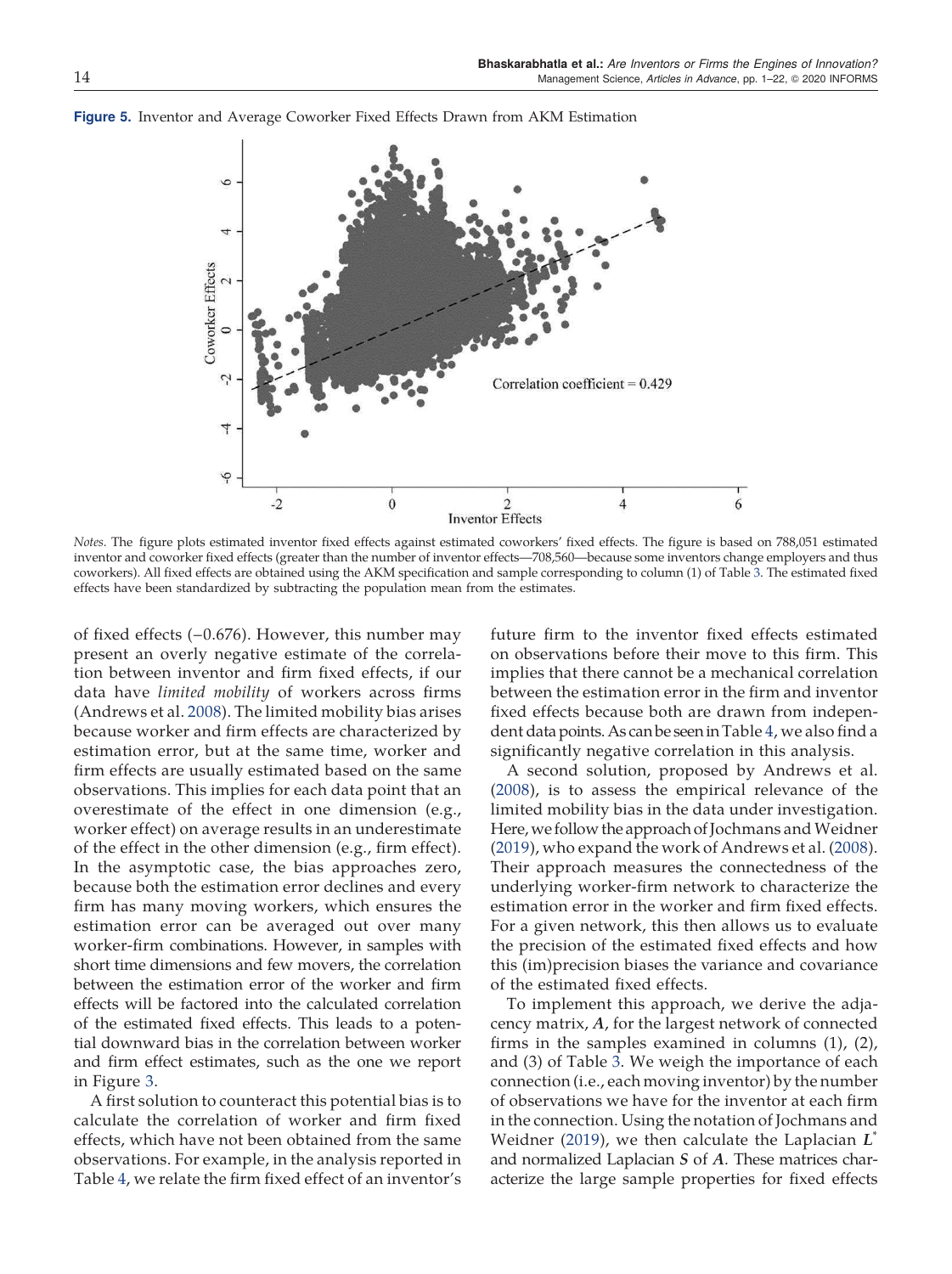estimated on the connected network. In particular,  $\lambda_2$ , the first nonzero Eigenvalue of S, should be significantly larger than 0 for the network to be sufficiently connected. As shown in Table 5, we find values of 0.030, 0.030, and 0.023. These values are clearly above those in the teacher value-added example reported by Jochmans and Weidner (2019) as an example of a weakly connected network. We gauge the implied bias in the variance of the fixed effects (see Jochmans and Weidner 2019 for relevant formulas), by calculating the distribution of  $S^{\dagger}$ , which measures the scale of the variance approximation (as calculated from the fixed effects) to its exact value. Ideally, this value should be close to unity for most of its distribution. As shown in Table 5, the median and mean of the variance approximations are close to 1, with the 6+ observations sample yielding the most favorable results.<sup>9</sup> By comparison, the teacher value-added example in Jochmans and Weidner (2019) yielded a mean value of 2.5 with 1.29 in the first decile. Finally, we calculate the weighted trace of  $L^*$  to get the bias in the plug-in variance estimator measured as a proportion of the error variance. Because the sample of all inventors contains more inventors with short careers, who are by default less mobile, the potential bias is higher for the analysis in column (1) (approximately 10% of the error variance) than in the other samples (approximately 2.5%–3%). Overall, these values are in line with the occupational network analysis in Jochmans and Weidner (2019), which serves as an example of a reassuringly well-connected network. This indicates that our conclusions are less likely to be the result of biases in the variances and covariances reported in Table 3.

# 5.2. Match Effects and Endogenous Mobility

The AKM technique uses inventor movements to pin down inventor and firm-fixed effects, but it is unlikely that inventor movement across firms is random. Our analysis in Section 5, where we introduce a rolling window estimation strategy to investigate

the relationship between inventor human capital and inventor-firm matching, indeed confirms that inventor and firm effects affect job mobility. This raises concerns about the maintained assumption of exogenous mobility in standard AKM models, but in itself does not imply that our estimates of inventor and firm effects are biased. In fact, as long as inventor mobility is a function of the fixed inventor or firm effects or other components included in Equation (1), there is no reason to expect biases in the estimated individual effects (Abowd et al. 2019). However, if certain qualities of individuals or firms not captured by the fixed effects or other included terms drive mobility and thus workerfirm matching, our estimates will be biased.

A potential channel for the error term to influence mobility is through the existence of *match effects* between firms and workers. Both Lazear et al. (2015) and Abowd et al. (2019) examine the correlation between the average residual of a match and the fixed effects of future employers. The test of Abowd et al. (2019) partitions moving workers by the decile of their origin firm fixed effect and their destination firm fixed effect. If there exists a systematic pattern in these average residuals, a proxy for the match effect, this indicates mobility may be endogenous. After all, sorting based on match effects would imply that inventors moving to firms with higher firm effect should see systematically higher match effects before their move. The top panel of Figure 6 shows a graph of the average match effect of mobile inventors at the origin firm partitioned by the origin firm effect decile (left horizontal axis) and the destination firm effect decile (right horizontal axis) for the model of column (1) of Table 3. Unlike in Abowd et al. (2019), there appears to be no systematic pattern, which suggests that mobility is not endogenous with respect to match effects. However, the bottom panel of Figure 6 depicts the number of moving inventors in each decile to decile cell. It is clear that some cells are not sufficiently populated in our sample to draw firm conclusions and conduct the  $\chi^2$  test described in Abowd et al. (2019).

Table 5. Diagnostic Statistics for the Sparseness of Connected Firm Network

| Column                                                              |        |          |                                      |
|---------------------------------------------------------------------|--------|----------|--------------------------------------|
| Sample                                                              | All    |          | $6+$ observations $10+$ observations |
| $\lambda$                                                           | 0.030  | 0.030    | 0.023                                |
| Median $(S^{\dagger})$                                              | 1.0205 | 1.0162   | 1.0177                               |
| Mean $(S^{\dagger})$                                                | 1.2626 | 1.1771   | 1.1877                               |
| Standard deviation $(S^{\dagger})$                                  | 1.4517 | 0.8896   | 0.9978                               |
| Weighted trace $(L^*)$ = bias in variance as % error variance 9.86% |        | $3.21\%$ | 2.45%                                |

*Notes.* Table shows the statistics developed in Jochmans and Weidner (2019) to test the bias in two-way fixed effects estimated on bipartite connected networks. The samples tested refer to columns (1)–(3) of Table 5. We refer to Section 5.1 of the paper for further details and Jochmans and Weidner (2019) for detailed definitions, formulas, and more explanation on these statistics.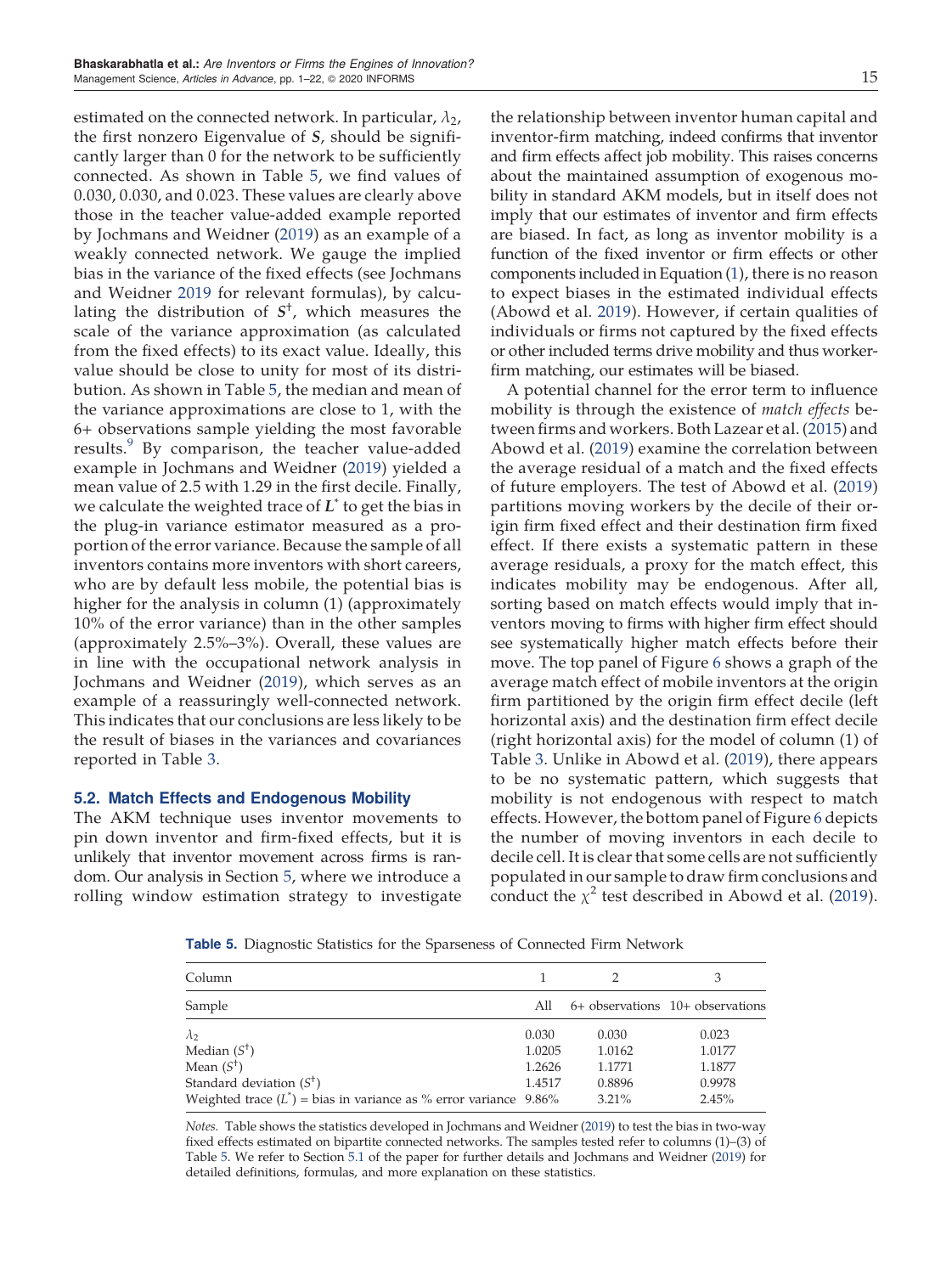# Figure 6. Average and Number of Match Effects by Current and Next Firm Fixed Effect Decile



Average match effect by current and next firm FE decile



Current firm FE decile

*Notes.* The top panel plots the average residual or match effect of mobile inventors at their origin firm. We partition these by their origin firm's firm effect decile (left horizontal axis) and destination firm's firm effect decile (right horizontal axis). The bottom panel shows the number of individual match effects in each transition cell. Estimates and residuals are taken from the model estimated in column (1) of Table 3. We refer to Section 6.3 of the paper and Abowd et al. (2019, p. 413) for more detail on this procedure.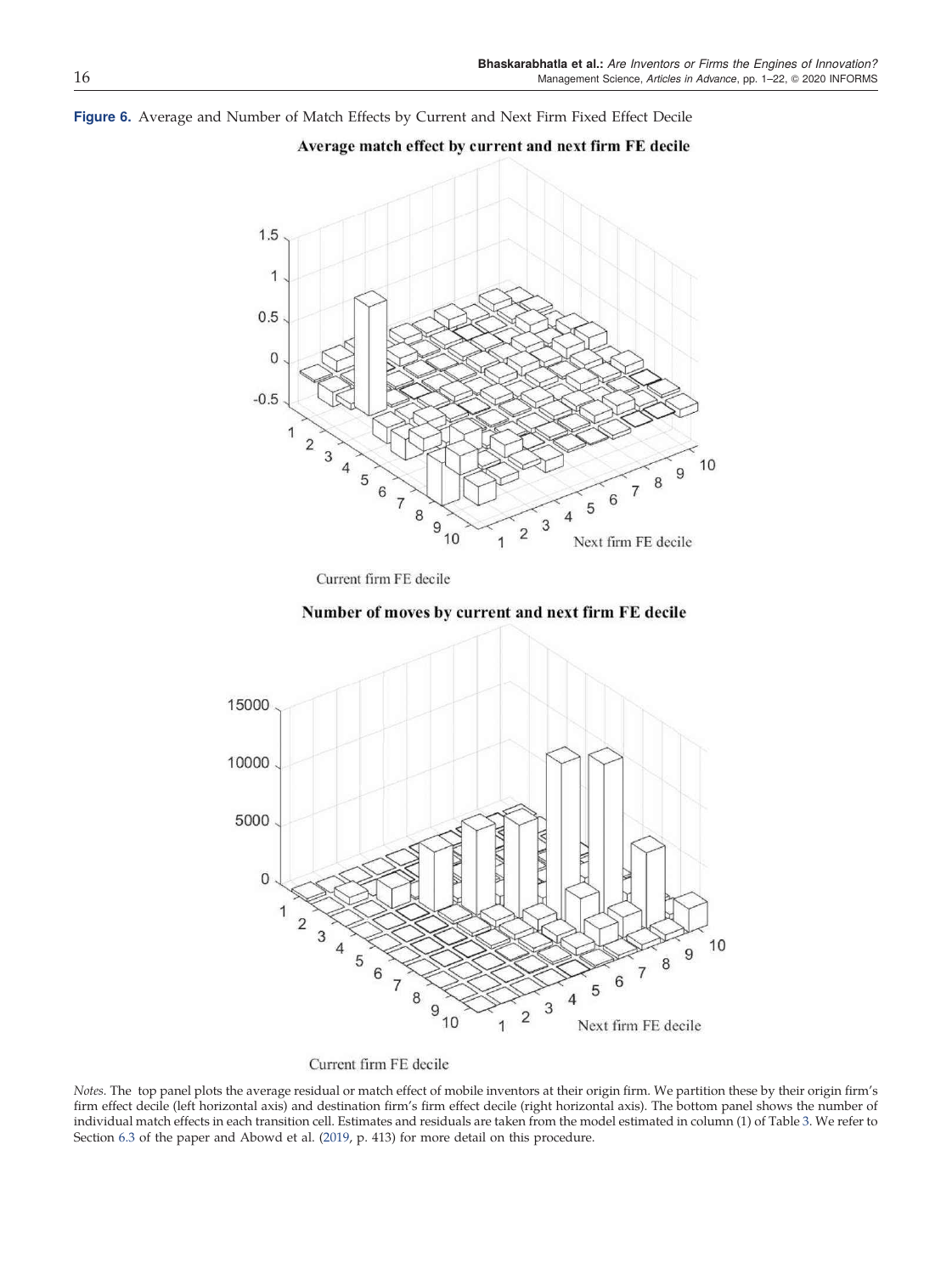An alternative test, suggested by Lazear et al. (2015), takes the subsample of mobile inventors and regresses the destination firm's fixed effect on the average residual during employment at the origin firm. We perform this regression on the samples used in columns (1)–(3) of Table 3. The results in columns (1)–(3) of Table 6 show that the match effect does not predict the destination firm fixed effect in our data. The coefficient estimate is insignificant and the model explanatory power ( $R^2$ ) is practically zero. A second test proposed by Lazear et al. (2015) examines whether the match effect in a worker's initial employment spell explains the quartile of the next boss's fixed effect. Translating this to our context, we regress the match effect in an inventor's first employment spell on the decile of her second employer. The results in columns (4)–(6) of Table 6 indicate that the estimated effects are not significantly different from one another. Moreover, they jointly explain only a tiny proportion of the overall variance in the model. We find similar results when we repeat this analysis including all moves in an inventor's career. Taken together, these results suggest that, as in Card et al. (2013) and Lazear et al. (2015), endogenous mobility is not likely to be a critical concern for our analysis.

# 5.3. Robustness of Matching Results across Industries

If inventor and industry effects are positively correlated between industries but negatively correlated within industries, then the addition of these two opposite effects can lead to no, or as in our case, negative, correlation between the inventor and firm effects (Abowd et al. 2000, Postel-Vinay and Robin 2002). That is, industry-specific correlation patterns obscure potential positive correlation between the inventor and firm effects. Related, the extent of the sparse network problem and the bias it introduces can be different across industries. To examine whether our results are robust, we examine them by industry. We show that the matching correlations we observe

Table 6. Regression Results for Endogenous Mobility Tests

|                                   |                         | Destination firm FE     |                         | Origin match effect        |                            |                            |  |  |
|-----------------------------------|-------------------------|-------------------------|-------------------------|----------------------------|----------------------------|----------------------------|--|--|
| Dependent variable                | $\mathbf{1}$            | $\overline{2}$          | 3                       | $\overline{4}$             | 5                          | 6                          |  |  |
| Sample                            | 1+ observations         | 6+ observations         | $10+$ observations      | 1+ observations            | 6+ observations            | $10+$ observations         |  |  |
| Origin match effect               | $-0.00$<br>(0.002)      | $-0.00$<br>(0.002)      | $-0.00$<br>(0.003)      |                            |                            |                            |  |  |
| Postmove firm FE<br>Second decile |                         |                         |                         | $-0.02$<br>(0.023)         | 0.03<br>(0.019)            | 0.05<br>(0.029)            |  |  |
| Third decile                      |                         |                         |                         | 0.00<br>(0.021)            | 0.03<br>(0.017)            | 0.03<br>(0.025)            |  |  |
| Fourth decile                     |                         |                         |                         | 0.00<br>(0.020)            | 0.01<br>(0.017)            | 0.02<br>(0.025)            |  |  |
| Fifth decile                      |                         |                         |                         | $-0.01$<br>(0.021)         | 0.01<br>(0.017)            | 0.02<br>(0.025)            |  |  |
| Sixth decile                      |                         |                         |                         | $-0.02$<br>(0.020)         | $-0.00$<br>(0.017)         | $-0.00$<br>(0.025)         |  |  |
| Seventh decile                    |                         |                         |                         | $-0.03$<br>(0.020)         | $-0.01$<br>(0.017)         | $-0.01$<br>(0.026)         |  |  |
| Eighth decile                     |                         |                         |                         | $-0.05^+$<br>(0.021)       | $-0.03$<br>(0.019)         | $-0.02$<br>(0.027)         |  |  |
| Ninth decile                      |                         |                         |                         | $-0.01$<br>(0.023)         | $-0.01$<br>(0.024)         | $-0.01$<br>(0.032)         |  |  |
| Tenth decile                      |                         |                         |                         | $-0.04$<br>(0.023)         | $-0.02$<br>(0.021)         | $-0.01$<br>(0.037)         |  |  |
| Constant<br>Observations<br>$R^2$ | 0.07<br>89,743<br>0.000 | 0.09<br>73,698<br>0.000 | 0.22<br>54,017<br>0.000 | $-0.04$<br>59,682<br>0.001 | $-0.06$<br>44,963<br>0.002 | $-0.06$<br>29,592<br>0.003 |  |  |

*Notes.* This table shows results for the endogenous mobility tests described in Lazear et al. (2015, table 5). In columns (1)–(3), we regress the destination firm fixed effect on the match effect in the origin firm. In columns (4)–(6), we regress the match effect in the inventor's first employment spell on the next firm's decile in the firm fixed effects distribution, using the first decile of firm fixed effects as the reference category. All match effects and firm fixed effects relate to the full AKM model reported in columns (1)–(3) in Table 3. See Lazear et al. (2015) for more information on these tests. Standard errors clustered at the firm level are reported in parentheses.

 $* p < 0.01; \, {}^{\dagger} p < 0.05; \, {}^{\dagger} p < 0.1.$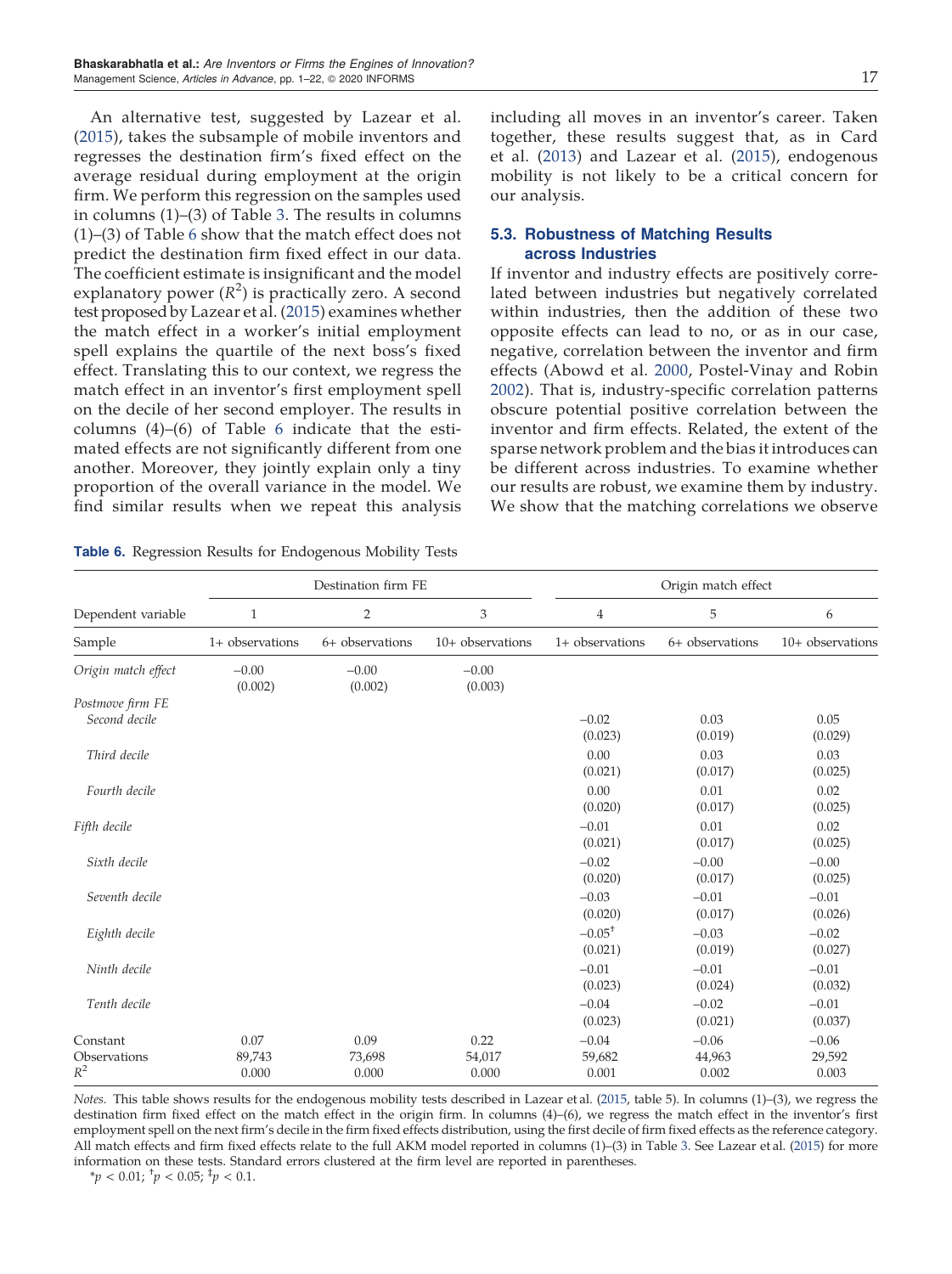previously are not merely aggregate results but borne out in each of the six NBER patent-based technology categories (Online Appendix A, Figures A2 and A3).

# 6. Theoretical Analysis 6.1. Potential Explanations for AKM and Matching Results

If our empirical findings are not caused by biased estimation, then they raise the question of what economic mechanism generates negative assortative matching between the inventor and firm effects, as well as positive assortative matching among inventors, both of which are observed in the data. Recent labor economics literature seeks to explain evidence for weak positive assortative matching, seemingly random matching, or negative assortative matching between firms and workers (Abowd et al. 1999, 2002; Goux and Maurin 1999; Andrews et al. 2008; Gruetter and Lalive 2009). We extend this literature to the case of innovation, noting that inventors are different from *normal* workers.

The classical model of matching (Becker 1973) is associated with the prediction of positive assortative matching. As mentioned in the previous paragraph, the empirical literature is not always consistent with this prediction. Eeckhout (2018) considers three classes of explanations to reconcile theory and empirical evidence. The first is job search frictions: the idea that the formation of new matches between workers and firms is costly and thus worker and firm types fail to match perfectly. The second explanation rests on the inability of firms to perfectly observe worker productivity, which also makes it more costly to obtain positive assortative matching (PAM). Finally, the third explanation points out that workers and firms may match on more than one dimension, and the multidimensionality of matching can produce both PAM and NAM (negative assortative matching) (Lindenlaub 2017, Eeckhout and Kirchner 2018).

Our model presents a variation on the third explanation. We assume that matching is driven not only by the innovation production function but also by inventor utility, which in turn depends on job characteristics other than wage compensation (specifically, innovation output). In this sense, our model formalizes the idea put forward by Bonhomme et al. (2019), who note that workers may be willing to sacrifice wages in exchange for better nonwage job characteristics or *amenities*. Lamadon et al. (2019) show the relative importance of amenities (e.g., proximity to work, flexible work schedules, preference for the type of tasks performed) for worker sorting in the U.S. labor market. In our case, we posit that, for inventors, an important amenity is given by innovation output. Specifically, our theoretical model considers a worker utility function with two inputs: wage and innovation output.

# 6.2. The Model

In this section, we develop a theoretical framework to formally illustrate how the presence of inventors' taste for amenities, specifically innovation output, may yield the surprising pattern of negative assortative matching between innovating firms and workers suggested by the data. Accordingly, we focus primarily on this feature and then extend the framework to address inventor-inventor matching as well.

Similar to our empirical section, an inventor's innovation function is given by

$$
\log(y) = \alpha + \phi,\tag{4}
$$

where *y*, as before, is the number of patents of an individual inventor-firm pair,  $\alpha$  an indicator of the inventor's ability, and  $\phi$  a measure of the firm's innovation strength. The inventor's utility function, in turn, is given by

$$
u = w + f(y), \tag{5}
$$

where *w* is wage earnings. We assume that  $f(y)$  can be written as  $f(y) = g(\log(y))$  and that  $g'(y) > 0$  and  $g''(y)$  < 0, that is, the inventor's utility is increasing and concave in the inventor's output and the marginal utility of innovation output *y* declines at a faster rate than  $1/y^2$ . This is not an innocuous assumption. In fact, it drives much of the results that follow. That said, we believe that Equation (5) describes well the reality of inventor motivation. First, in addition to monetary compensation, inventors care about the result of their efforts. This may result from self-esteem considerations, career concerns, or other factors. Second, consistent with standard models of agent preferences, we posit that the inventor's marginal utility from innovation is decreasing: an extra patent matters a lot more for an inventor with a low number of patents than for an inventor with a large number of patents under her belt.<sup>10</sup> We do, moreover, make the stronger assumption that the marginal utility of innovation declines at a fast rate (specifically, faster than the logarithm function).

The simplest model that is complex enough to address the issue of matching between inventors and firms is a model with two firms of different type and two inventors of different type (at the end of the section we consider a variety of extensions).

Specifically, we assume that one of the inventors is type  $\alpha_L$  and the other  $\alpha_H$ . Similarly, one of the firms is type  $\phi_L$  and the other  $\phi_H$ .  $\alpha_L$  and  $\alpha_H$  correspond, respectively, to low-human capital and high-human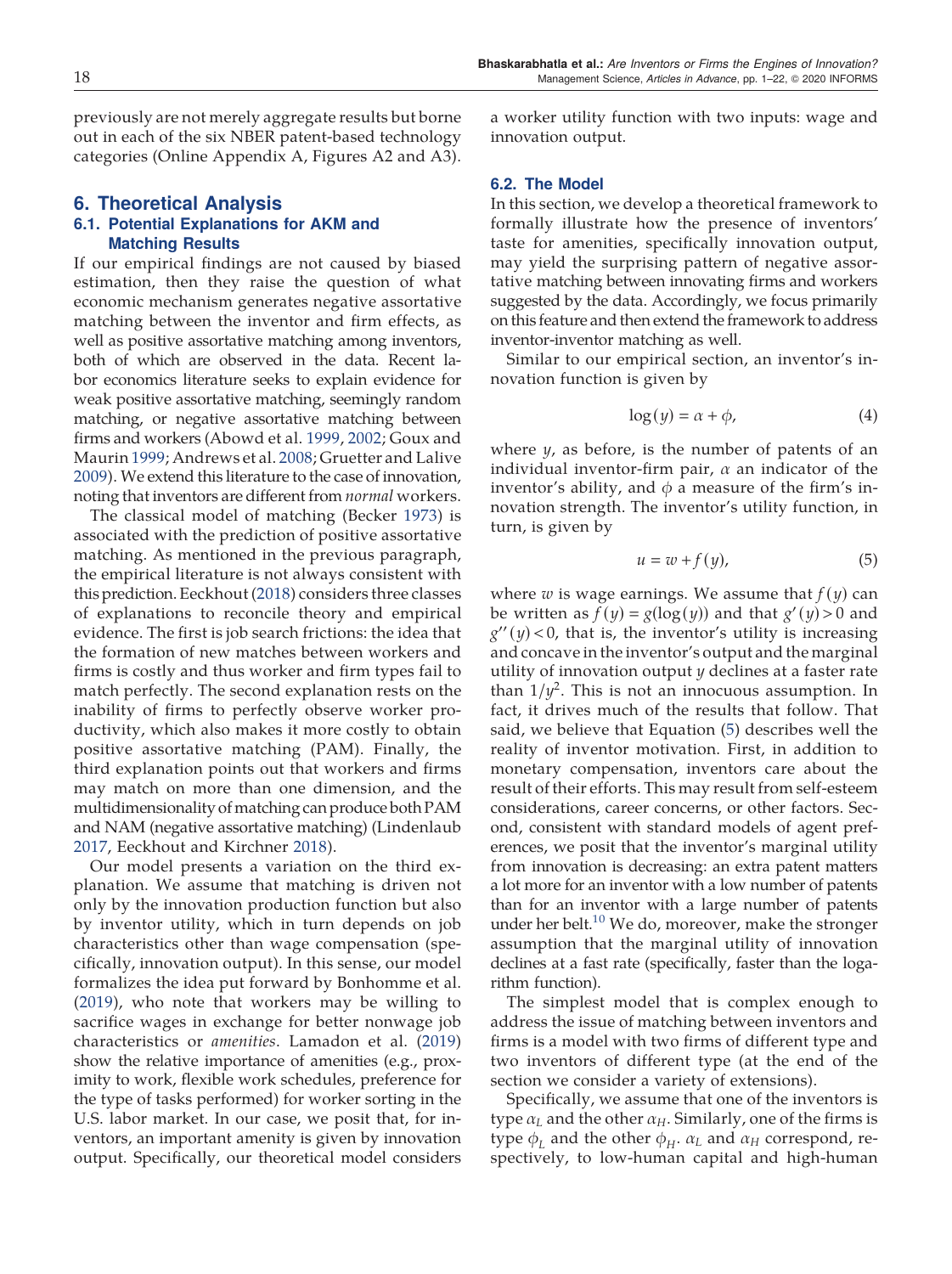capital inventors. Similarly,  $\phi_L$  and  $\phi_H$  correspond to firms with low and high firm-specific innovation specific capabilities, respectively.

We assume the firm's profit function is given by

$$
\pi = \log(y) - w.\tag{6}
$$

Similarly to the inventor utility function, the assumption that firm profits are convex in y can be understood as a reflection of decreasing marginal product. $11$  For example, suppose that the firm is trying to solve a specific problem (e.g., to cure a disease) and that revenues are proportional to the probability of achieving that goal. Suppose moreover that each patent corresponds to a try at solving the problem. If these tries are independent draws, then the probability of achieving the desired goal is given by  $h(y) = 1 - (1 - \rho)^y$ , where  $\rho$  is the probability that a patent leads to a solution to the problem. As can be seen, *h*(*y*) is a concave function of *y*. <sup>12</sup> To conclude the model's description, we assume that a firm can hire only one worker.<sup>13</sup>

The process of matching firms with workers, as well as the process of wage setting, can be complex and highly idiosyncratic when the worker is an inventor. In other words, many of these inventors are *superstars* who are paid a negotiated wage rather than a *w* from a salary scale. Given the complexity of the process, it makes sense to analyze the problem as a coalitional or cooperative game. The terms *coalitional* and *cooperative*, common as they may be in the literature, are probably not as appropriate as *protocol free*, which better describes the idea: instead of assuming a specific extensive form (i.e., rigid rules regarding who does what and when in the game), we simply address the identity of who does business with whom (matches) and what payoff they get (more specifically, bounds on what their payoffs are). Specifically, following a common approach in this type of problems we look for the core of the game in question.

Definition 1. *The core of the* fi*rm-inventor matching game is a set of matches and payoff values such that no* fi*rm-inventor pair can increase their payoffs by forming a deviating coalition.*

We are now ready to present our central theoretical result.

Proposition 1. *The core of the* fi*rm-inventor matching game includes a unique element. It is characterized by negative assortative matching, that is, a low-type inventor is matched with a high-type* fi*rm and vice-versa.*

The proofs of our theoretical results are presented in Online Appendix C.<sup>14</sup> At first, the result may seem a little counterintuitive. One might expect the hightype firm to be matched with the high-type inventor. However, the equilibrium is not determined by the maximization of the surplus of any particular

match—as the *HH* match would be—but rather by the maximization of the sum of surplus levels over all matches. In the present case, the maximum joint value of a particular match corresponds to the high-type inventor working at a low-type firm.

To understand the intuition for Proposition 1, note that, although the innovation function is supermodular, the inventor's utility function is very concave (i.e., the inventor's marginal utility of innovation is decreasing at a high rate). This implies that the match function is submodular and that maximizing total value calls for negative assortative matching. In fact, a boost in innovation is worth a lot more for a low-type inventor than it is for a high-type inventor, and a high-type firm provides that boost better than a low-type firm.

In general, the core does not indicate the exact equilibrium payoff received by each player. However, it does provide bounds on the payoff received by each player. In the present context, we are able to prove the following result regarding equilibrium inventor wages.

# Proposition 2. *The wage paid by the low-type* fi*rm, wL*, *is greater than the wage paid by the high-type* fi*rm, wH*.

Together, Propositions 1 and 2 suggest that inventors trade off innovation and wage (the two inputs into their utility function) when they choose what firm to work for. At the high-type firm, inventors get a bigger boost to their innovation output but receive a lower wage. By contrast, at the low-type firm, inventors get a lower boost to their innovation output but receive a higher wage. Note that Proposition 2 does not exactly imply the tradeoff just described because *wL*, for example, is the wage paid by a lowtype firm to a high-type inventor and not to a lowtype inventor. However, this intuition stands.

### 6.3. Model Extensions

One natural extension of this model is to consider an arbitrary number of firms, *n*> 2. If we keep the number of inventors at *n* too, then the extension is relatively straightforward. That said, we do not think there is really any additional intuition gained by analyzing the *n* firm case in this way.

A more relevant extension would be to allow for more inventors than firms. This possibility opens the question of sorting among inventors. The simplest case is when there are two firms of different type, as before, but now four inventors, two of each type. And we assume that a firm operates with exactly two inventors. If innovation functions are additive in inventor outputs, and if inventor utility is the same as in Equation (5), then it is straightforward to show that the core corresponds to low-type inventors working for the high-type firm and high-type inventors working for the low-type firm, just as in Proposition 1. The idea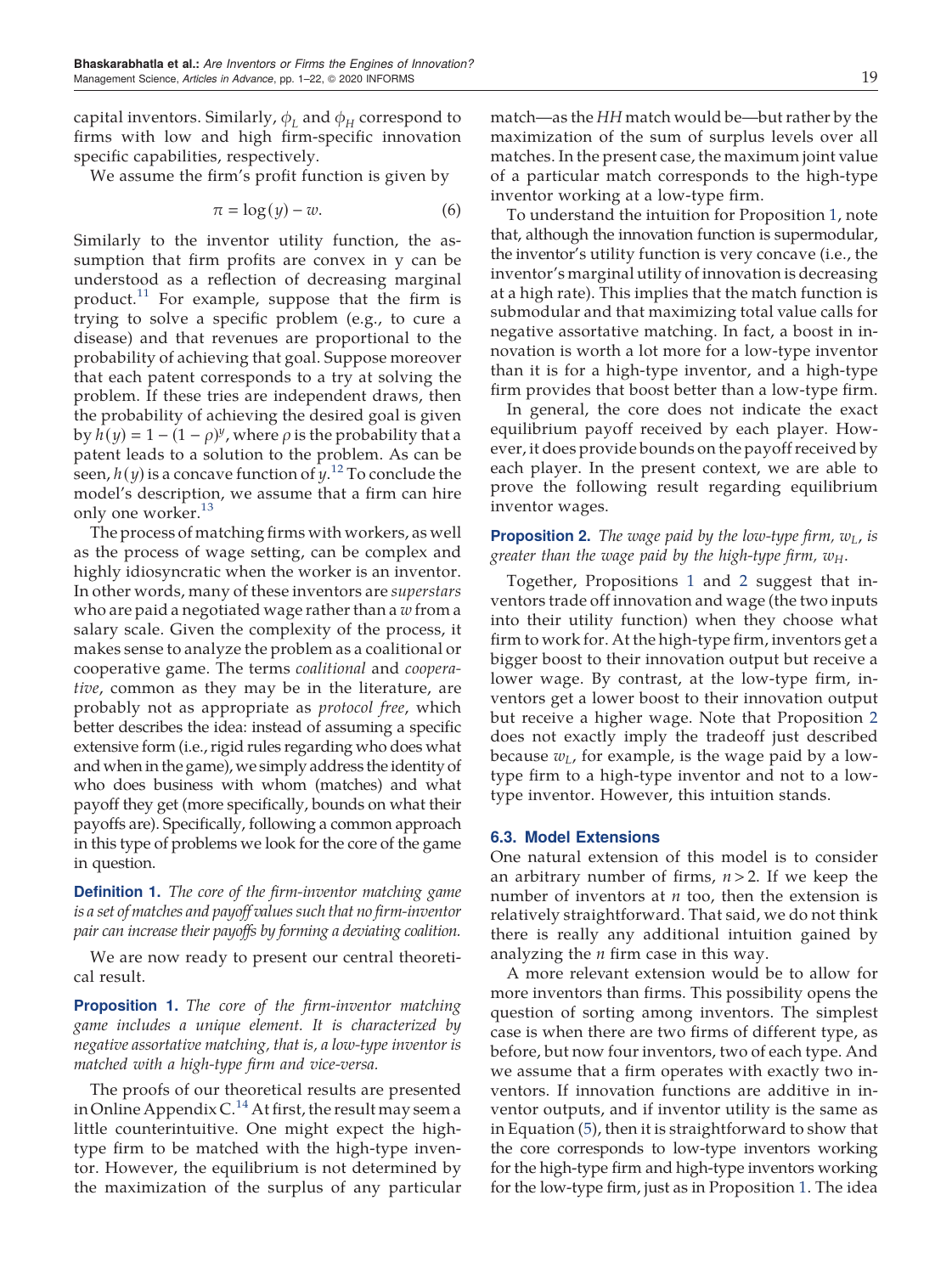is that, because the profit function is additive in inventor output, the problems of matching each of the inventors are separable. In other words, Proposition 1 applies to each of the inventors in each firm. The result of this multi-inventor matching game is that, in equilibrium, we observe positive assortative matching among inventors. However, this PAM is a result of the NAM between inventors and firms.

# 7. Concluding Thoughts

In this paper, we establish that inventor-specific skills are 5–10 times more important than firm-specific capabilities for explaining the variance in the inventive performance of inventors. The relatively small effect of firm-specific capabilities, which include capabilities such as corporate culture and organizational routines, and take several years to build, may explain why several decades of research has not uncovered a clear advantage for established firms in innovation. Our findings make the case for a more central role for human capital in theories of the firm and studies of competitive advantage.

We also study the matching of inventors to employers a topic of central importance for labor economists and human resource management. We find that high human capital inventors match with firms that (i) have weak firm-specific invention capabilities and (ii) employ other talented inventors. Our theoretical analysis rationalizes these empirical patterns by incorporating preferences for innovation outputs into workers' utility function. This analysis also suggests that firms can seek to enhance their competitive advantage either by employing inventors with lower human capital and contributing to their innovativeness (through firm capabilities) or by serving as a platform for highly talented, but expensive, workers.

Of course, our analysis has several limitations. First, we use a specific measure of innovation based on patent counts—indeed not all inventors and firms have the same propensity to patent their inventions. Second, our AKM analyses explain around 44% of the variation in innovation output, leaving a significant role for unobserved inventor-firm-year specific idiosyncratic factors. These factors could include, for example, job-fit, learning, and experience (both individual and firm-level), and changes in firm-level patenting policies, legal personnel, or leadership. Although well suited to account for unobserved inventor and firm heterogeneity, the standard AKM cannot be leveraged to examine complementarities in innovation arising from interactions between worker and firm attributes. Third, the AKM model is static, in the sense that it does not take into account worker mobility's likely dependence on innovation performance (Bonhomme et al. 2019). We address this limitation in multiple ways described in Sections 4

and 5 by using the rolling window technique and tests to rule out different types of biases. These methods allow us to partially, but not perfectly, deal with timevarying omitted variables such as firm leadership or governance that may influence inventor output and firm capability and matching. Fourth, our analyses establish the importance of inventor-specific ability for explaining variance in innovation performance, but we do not know what drives the fixed effects. Inventor fixed effects likely subsume the influences of a variety of intrinsic traits (e.g., innate ability and persistence) and acquired experiences (e.g., education). Fifth, working at a firm may have a persistent effect on inventors' human capital that may be inaccurately attributed to the worker. Unpacking and identifying changes in firm capabilities and the ingredients of human capital presents promising avenues for future research.

Finally, although overall human capital appears more important than firm capabilities in explaining variance in inventor productivity, firms can improve their innovation output by investing in capabilities. Our results leave open the question of whether firms can improve their overall innovation performance through a strategy that builds firm capabilities or focusses on hiring and retaining top inventors. The answer to the question is likely to depend on the relative costs of innovation inputs.

# Acknowledgments

The authors are grateful to Ashish Arora (department editor), the anonymous associate editor, and four referees for their excellent suggestions throughout the review process. They thank Pierre Azoulay, Stephane Bonhomme, Ines Black, Gino Cattani, Francis Kramarz, Thibaut Lamadon, Franco Malerba, Jan van Ours, and Enrico Pennings for helpful comments and suggestions. The authors also thank conference and seminar participants at the INFORMS Annual Meeting; Academy of Management Meetings; SMS Conference; EARIE Conference; R&D Management Conference; The 10th Workshop on The Organization, Economics and Policy of Scientific Research; the 2018 BYU-Utah Winter Strategy Workshop; Erasmus School of Economics; Indian Institute of Management, Bangalore; Saunders College of Business at Rochester Institute of Technology; Cox School of Business at Southern Methodist University; and New York University's Stern School of Business. All errors are the authors' own.

# **Endnotes**

1 Specifically, we assume that the innovation rate *y* is an exponential function of  $\alpha + \phi$ , where  $\alpha$  is the inventor's type and  $\phi$  is the firm's type. This implies that the cross–partial derivative of *y* with respect to α and  $\phi$  is positive, so the innovation function is supermodular in its inputs.

<sup>2</sup>This, per se, would not suffice for submodularity. However, we effectively assume that the inventor's utility function is more concave than the firm's payoff function is convex.

<sup>3</sup>We exclude from AKM analyses observations not part of the largest connected network (about 1%) because there is no basis to normalize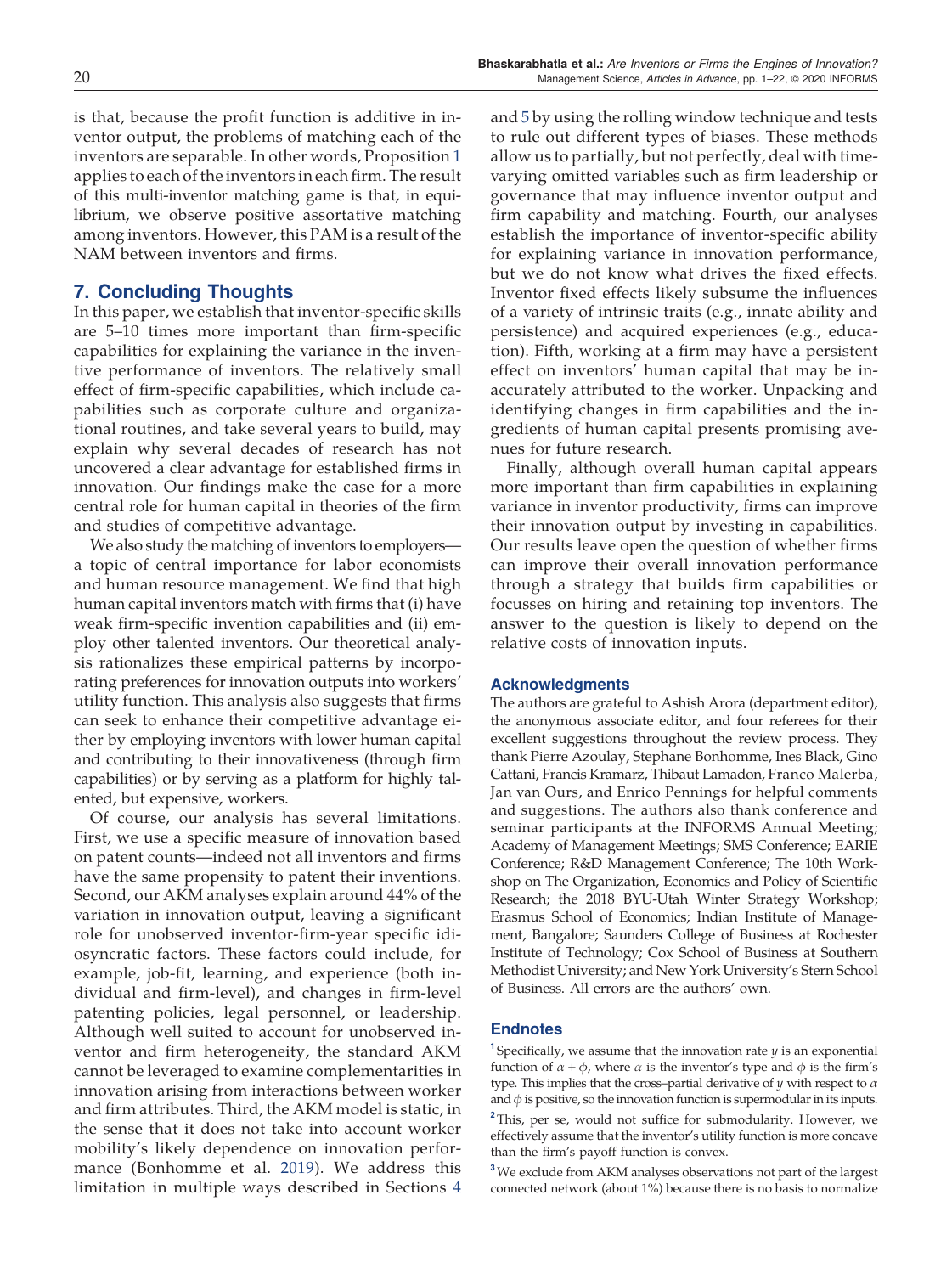the estimated fixed effects to a reference firm or inventor across unconnected networks.

<sup>4</sup> Because the model explains 44.7% of the overall variation in inventor performance, inventor heterogeneity and firm heterogeneity account for 76% (34.1/44.7) and 7% (3.2/44.7) of the variance explained by our model, respectively. See Cornelissen (2008), p.183, for more discussion on the interpretation of these numbers.

<sup>5</sup> Online Appendix A, Table A2, also reports pairwise correlation coefficients among inventor- and firm-fixed effects obtained from the different estimations described above. The coefficients are all higher than 0.77, suggesting the robustness of our findings to the different specifications and samples.

<sup>6</sup>We construct these and all further bootstrapped standard errors by re-estimating the entire 5-year and 10-year rolling window procedure 100 times with replacement. See table notes for more details.

<sup>7</sup> See Online Appendix A, Table A5, for the full estimation results.

<sup>8</sup> As noted in Section 4.1, the presence of match dynamics among firms and inventors run counter to the assumption of our baseline AKM that firm and inventor types are constant through the sample. We examine whether the mobility/matching results obtained through the rolling window procedure (reported in Table 4) differ from mobility/matching results obtained from the baseline AKM estimates that are time invariant (column (1) of Table 3). The estimates, shown in Online Appendix A, Table A6, confirm our findings of PAM among inventors and coinventors and NAM between inventors and firms obtained from the rolling window analyses. The effect sizes pertaining to inventors-firm matching (i.e., NAM) are very close to those obtained through the rolling window estimation, and those pertaining to coinventor matching (i.e., PAM) are stronger when we do not use rolling windows.

<sup>9</sup>The distributions for our three samples, depicted in Online Appendix A, Figure A1, show that the variance approximation is indeed very close to 1 for all but the highest deciles of the distribution.

<sup>10</sup> A similar consideration applies to academic publications as well.

<sup>11</sup> We could also place a coefficient in front of  $log(y)$  to compare units of *y* to units of *w*. However, the qualitative nature of our results would not change.

<sup>12</sup> Although this does not correspond precisely to a log function, the assumption of independence across draws is also unlikely to hold.

<sup>13</sup>We could explicitly model this in the form of decreasing returns to scale but that would unnecessarily complicate the analysis. That said, some assumption is required to avoid the outcome of one large firm that hires all of the inventors in the economy.

<sup>14</sup> The proof of Proposition 1 basically adapts features of results in Gale and Shapley (1962) and Becker (1973). In other words, there is nothing novel about Proposition 1 other than a slightly different proof strategy and the fact that we derive the result in the specific context of a firm-inventor game, that is, with a particular set of players and payoff functions. Moreover, although most of the literature has focused on super-modular payoff functions and positive assortative matching, Proposition 1 deals with negative assortative matching.

#### **References**

- Abowd J, Creecy R, Kramarz F (2002) Computing person and firm effects using linked longitudinal employer-employee data. Technical Report 2002-06, U.S. Census Bureau, Washington, DC.
- Abowd J, Kramarz F, Margolis D (1999) High wage workers and high wage firms. *Econometrica* 67(2):251–333.
- Abowd J, McKinney K, Schutte I (2019) Modeling endogenous mobility in earnings determination. *J. Bus. Econom. Statist.* 37(3): 405–418.
- Abowd J, Kramarz F, Lengermann P, Perez-Duarte S (2004) Are good workers employed by good firms? A test of a simple assortative

matching model for France and the United States. Working paper, Cornell University, Ithaca, NY.

- Abowd JM, Kramarz F, Lengermann P, Roux S (2000) Inter-industry and firm-size wage differentials: New evidence from linked employer-employee data. Working paper, Cornell University, Ithaca, NY.
- Agarwal R, Ohyama A (2013) Industry or academia, basic or applied? Career choices and earnings trajectories of scientists. *Management Sci.* 59(4):950–970.
- Agarwal R, Echambadi R, Franco A, Sarkar M (2004) Knowledge transfer through inheritance: Spin-out generation, development and performance. *Acad. Management J.* 47(4):501–522.
- Andrews ML, Gill L, Schank T, Upward R (2008) High wage workers and low wage firms: negative assortative matching or limited mobility bias? *J. Royal Statist. Soc. A* 171(3):673–697.
- Arora A (1995) Licensing tacit knowledge: Intellectual property rights and the market for know-how. *Econom. Innovative New Tech.* 4(1):41–59.
- Arora A, Belenzon S, Rios LA (2014) Make, buy, organize: The interplay between research, external knowledge, and firm structure. *Strategic Management J.* 35(3):317–337.
- Azoulay P, Graff Zivin J, Wang J (2010) Superstar extinction. *Quart. J. Econom.* 125(2):549–589.
- Barney J (1986) Organizational culture: Can it be a source of sustained competitive advantage? *Acad. Management Rev.* 11(3):656–665.
- Becker GS (1973) A theory of marriage: Part I. *J. Political Econom.* 81(4):813–846.
- Bertrand M, Schoar A (2003) Managing with style: The effect of managers on firm policies. *Quart. J. Econom.* 118(4):1169–1208.
- Bessen J (2009) Matching patent data to Compustat firms. Accessed April 22, 2020, http://users.nber.org/~jbessen/matchdoc.pdf.
- Bloom N, Eifert B, McKenzie D, Mahajan A, Roberts J (2013) Does management matter: Evidence from India. *Quart. J. Econom.* 128(1):1–51.
- Bonhomme S, Lamadon T, Manresa E (2019) A distributional framework for matched employer employee data. *Econometrica* 87(3):699–739.
- Campbell B, Coff R, Kryscynski D (2012) Rethinking sustained competitive advantage from human capital. *Acad. Management Rev.* 37(3):376–395.
- Card D, Heining J, Kline P (2013) Workplace heterogeneity and the rise of West-German wage inequality. *Quart. J. Econom.* 128(3):967–1015.
- Cohen WM, Nelson RR, Walsh JP (2000) Protecting their intellectual assets: Appropriability conditions and why U.S. manufacturing firms patent (or not). NBER Working Paper No. 7552, National Bureau of Economic Research, Cambridge, MA.
- Cornelissen T (2008) The Stata command felsdvreg to fit a linear model with two high-dimensional fixed effects. *Stata J.* 8(2):170–189.
- Eeckhout J (2018) Sorting in the labor market. *Annual Rev. Econom.* 10(2018):1–29.
- Eeckhout J, Kircher P (2018) Assortative matching with large firms. *Econometrica* 86(1):85–132.
- Ewens M, Rhodes-Kropf M (2015) Is a VC partnership greater than the sum of its partners? *J. Finance* 120(3):1081–1113.
- Fallick B, Fleischman C, Rebitzer JB (2006) Job-hopping in Silicon Valley: Some evidence concerning the microfoundations of a high-technology cluster. *Rev. Econom. Statist.* 88(3):472–481.
- Gale D, Shapley LS (1962) College admissions and the stability of marriage. *Amer. Math. Monthly* 69(1):9–15.
- Ge C, Huang KW, Png IP (2016) Engineer/scientist careers: Patents, online profiles, and misclassification bias. *Strategic Management J.* 37(1):232–253.
- Goux D, Maurin E (1999) Persistence of interindustry wage differentials: A reexamination using matched worker-firm panel data. *J. Labor Econom.* 17(3):492–533.